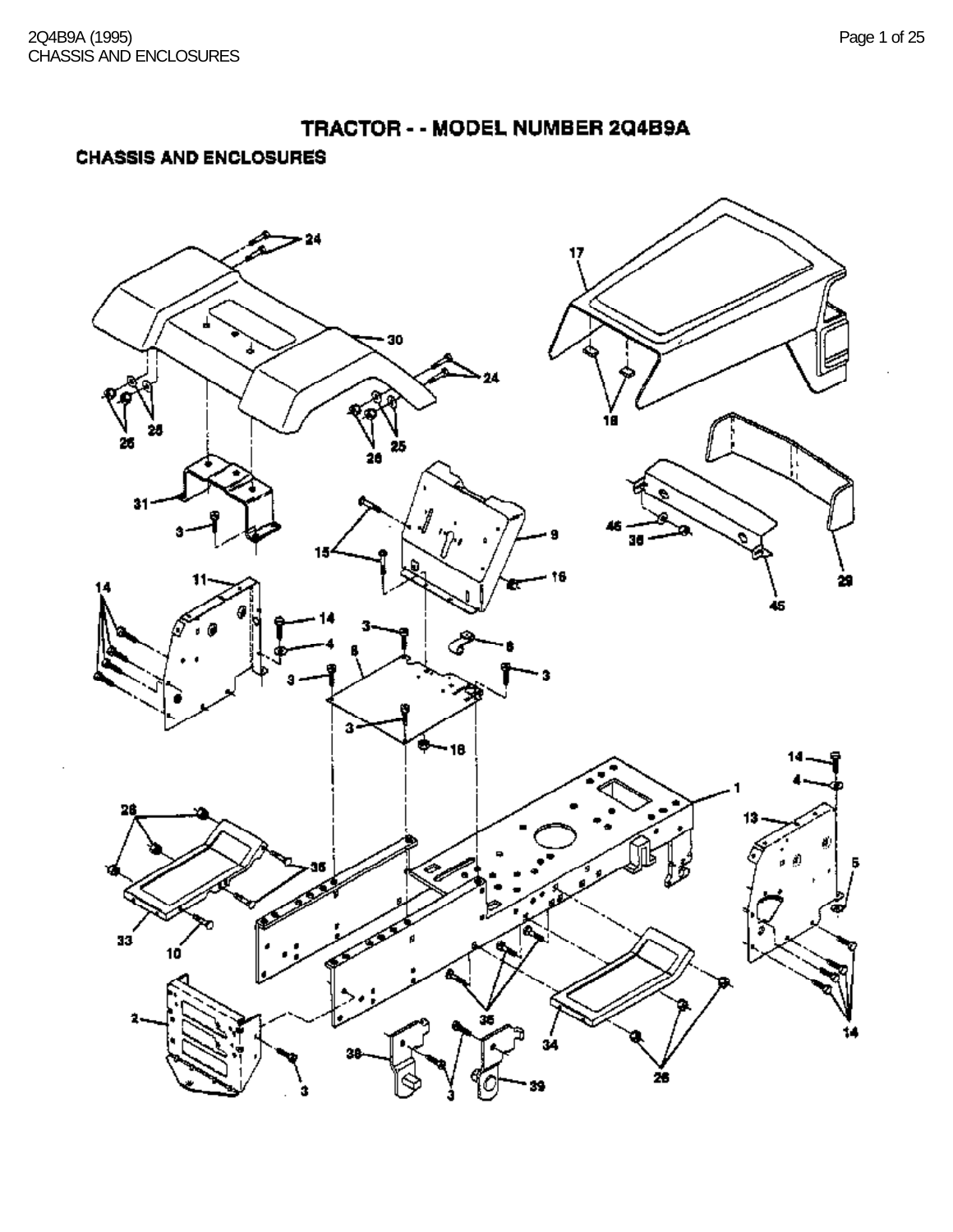$\overline{\phantom{a}}$ 

| Ref # Part Number | Qty Description        |
|-------------------|------------------------|
| 1 140341          | SUB= 145501            |
| 2 140356          | SUB= 145009            |
| 3 17490612        | <b>SCREW</b>           |
| 4 19131216        | <b>WASHER</b>          |
| 5 11050600        | <b>LOCKWASHER</b>      |
| 6 145206          | SUB= 145206X431        |
| 8 126471X         | "CLIP, INSULATOR"      |
| 9 140637X011      | <b>DASH SILKSCRN 1</b> |
| 10 72140608       | SUB=72110608           |
| 11 135464         | <b>DASH PANEL LH</b>   |
| 13 124031X012     | SUB= 155934X010        |
| 14 17490608       | <b>SCREW LT</b>        |
| 15 74180512       | <b>SCREW</b>           |
| 16 73510500       | <b>NUT</b>             |
| 17 133956X505     | <b>HOOD/GRILL ASM</b>  |
| 18 126938X        | SUB=532126938          |
| 24 74780616       | <b>BOLT</b>            |
| 25 19131312       | <b>WASHER</b>          |
| 26 73800600       | <b>NUT</b>             |
| 29 133805         | SUB= 133954            |
| 30 140001X505     | FENDER PNT LT          |
| 31 136619         | <b>BRKT FENDER</b>     |
| 33 105465X505     | SUB= 145244X505        |
| 34 105464X505     | SUB= 145243X505        |
| 35 72110606       | <b>BOLT</b>            |
| 36 108067X        | PAL NUT LT             |
| 38 139886         | <b>BRACKET ASM LH</b>  |
| 39 139887         | <b>BRACKET ASM RH</b>  |
| 45 132257         | SUB=918132257          |
| 46 127316X        | <b>RETAINER</b>        |
| 5479J             | PLUG BUTTON T          |
|                   |                        |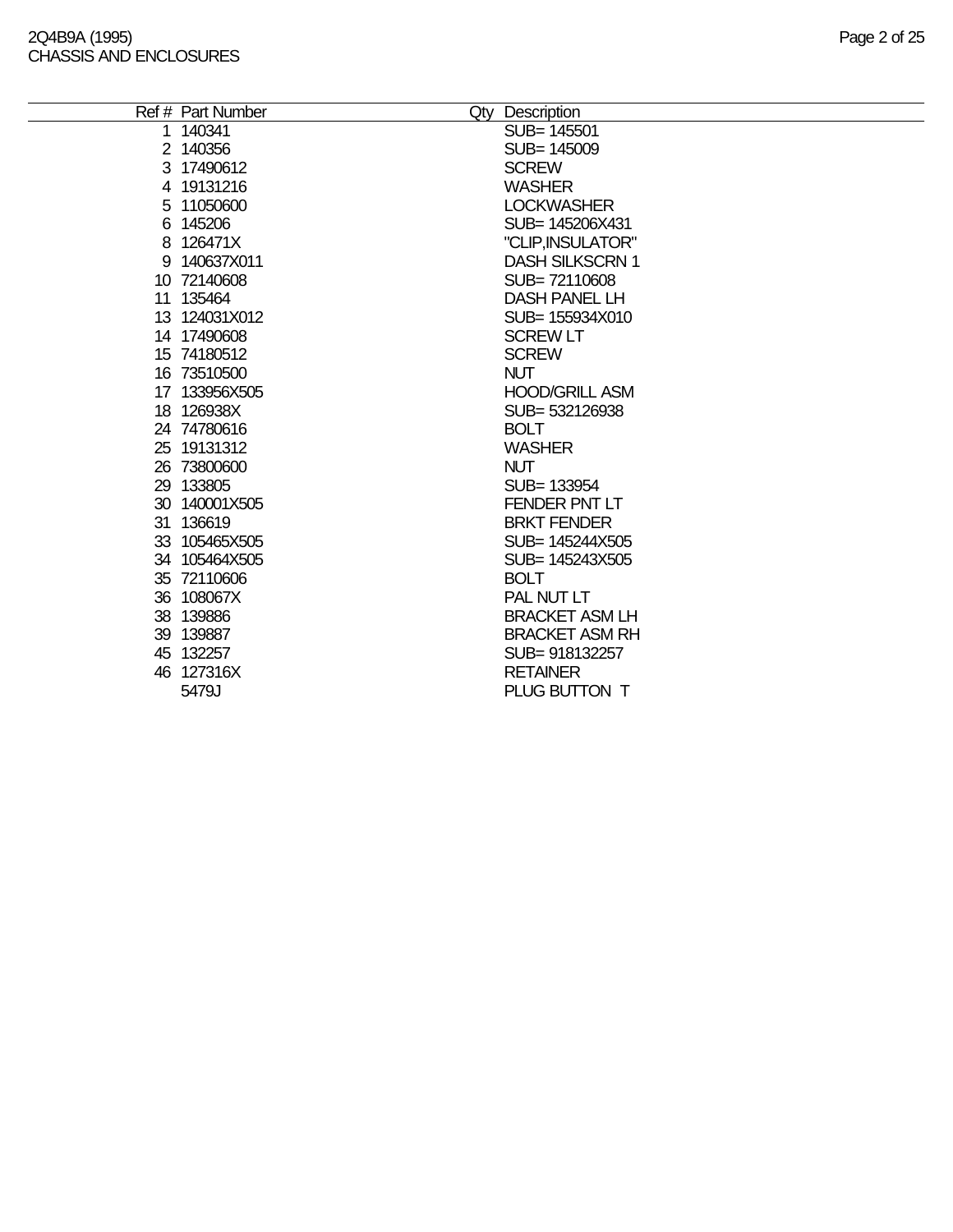

NOTE: All component dimensions given in U.S. inches - 1<br>inch = 25.4 mm.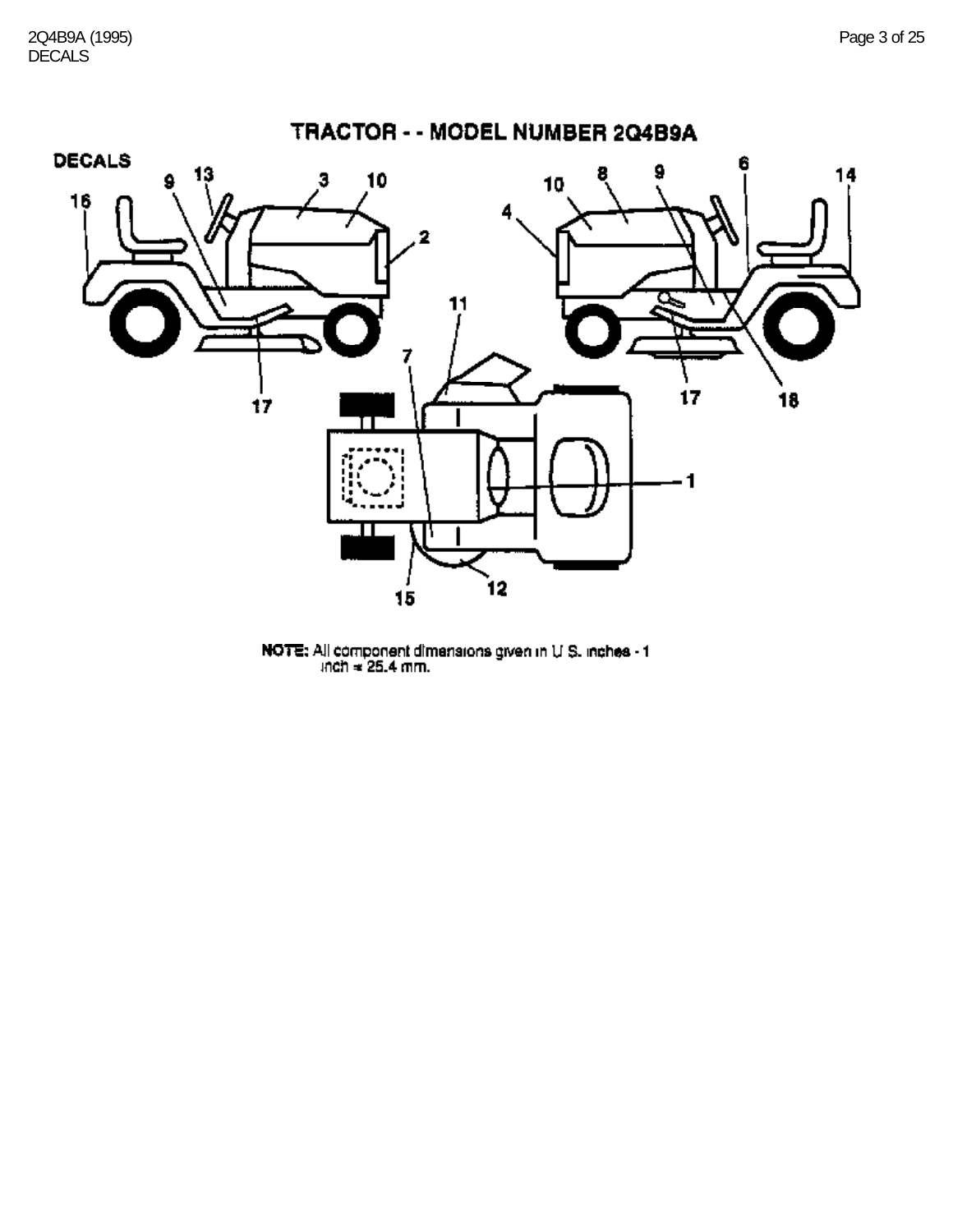| Ref # Part Number | Qty | Description               |
|-------------------|-----|---------------------------|
| 1 138956          |     | DECAL.DASH.INSTR.         |
| 2 132627          |     | <b>GRILL DECAL</b>        |
| 3 141745          |     | <b>DECAL HOOD RH RLY</b>  |
| 4 129823          |     | <b>NLA</b>                |
| 6 133795          |     | <b>DECAL CAUTION</b>      |
| 7 101892X         |     | <b>DECAL T</b>            |
| 8 141746          |     | DECAL HOOD LH RLY         |
| 9 131425          |     | <b>CHASSIS DECAL</b>      |
| 10 146644         |     | DECAL.INS.HD.RALL         |
| 11 137259         |     | "DECAL, WARNING"          |
| 12 135013         |     | NLA                       |
| 13 127075         |     | "DECAL, STR WHL"          |
| 14 121549X        |     | <b>DECAL</b>              |
| 15 136832         |     | <b>DECAL</b>              |
| 16 132628         |     | <b>FENDER DECAL</b>       |
| 17 131864         |     | "PAD, FOOTREST"           |
| 18 140837         |     | <b>DECAL BRAK PARK</b>    |
| 138311            |     | <b>DECAL HANDLE LIFT</b>  |
| 146137            |     | MANUAL.P.2Q4B9A           |
| 145278            |     | MANUAL.OP.GENERIC         |
| LBD48             |     | <b>SNOW BLADE</b>         |
| C42               |     | <b>GRASS CATCHER</b>      |
| LC <sub>05</sub>  |     | <b>WHEEL WTS.</b>         |
| LA018             |     | <b>TIRE CHAINS</b>        |
| LSB42             |     | <b>SNOW THROWER</b>       |
| <b>MK42</b>       |     | <b>MULCH KIT W/BLADES</b> |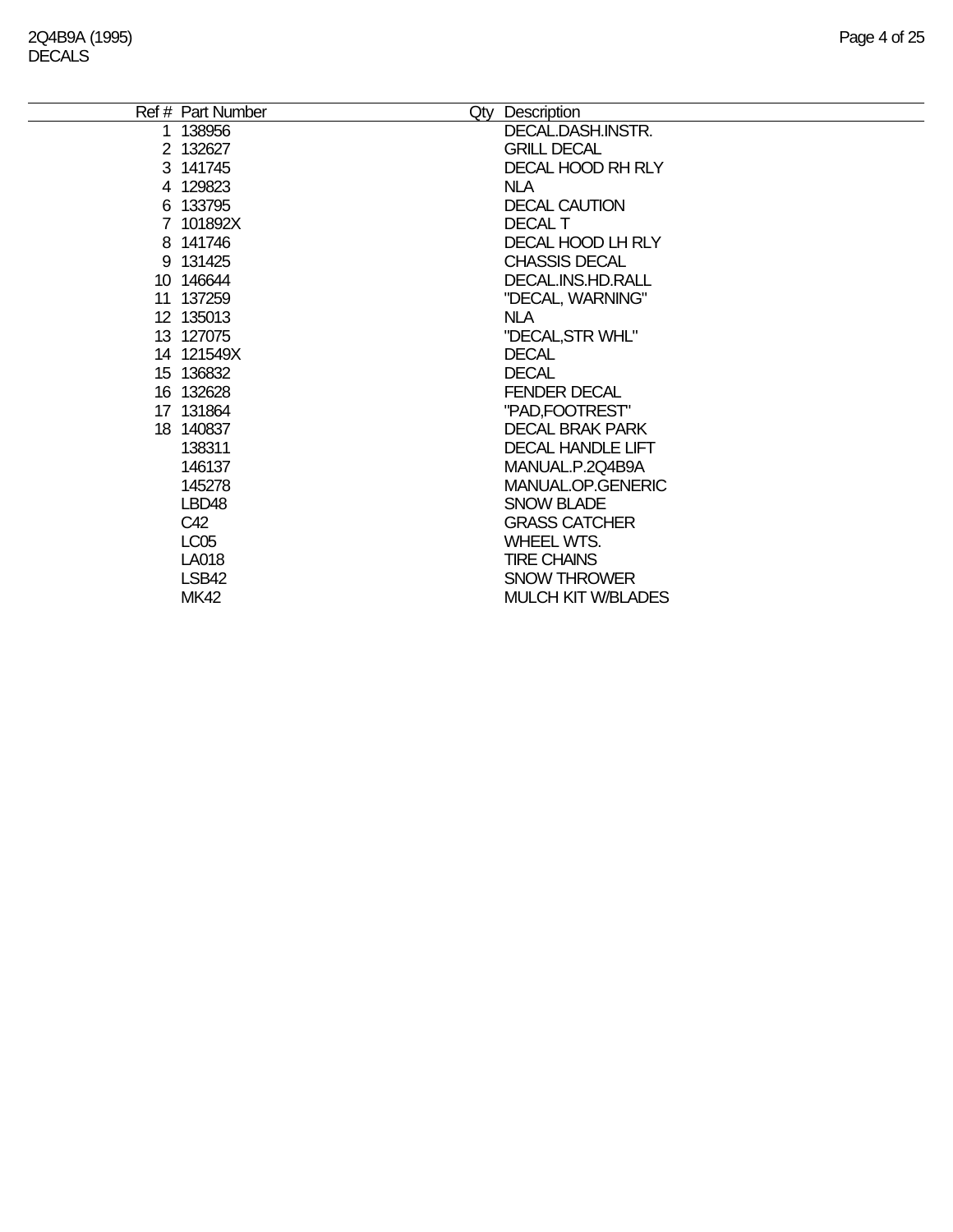### **DRIVE**

#### 19<br>42 88 87 ß. Ø 85 · ĤĤ Ġ7 t5 BO. ° 95 100 52 Ъ. B1 Ŕ۱ зŚ  $15 -$

TRACTOR - - MODEL NUMBER 2Q4B9A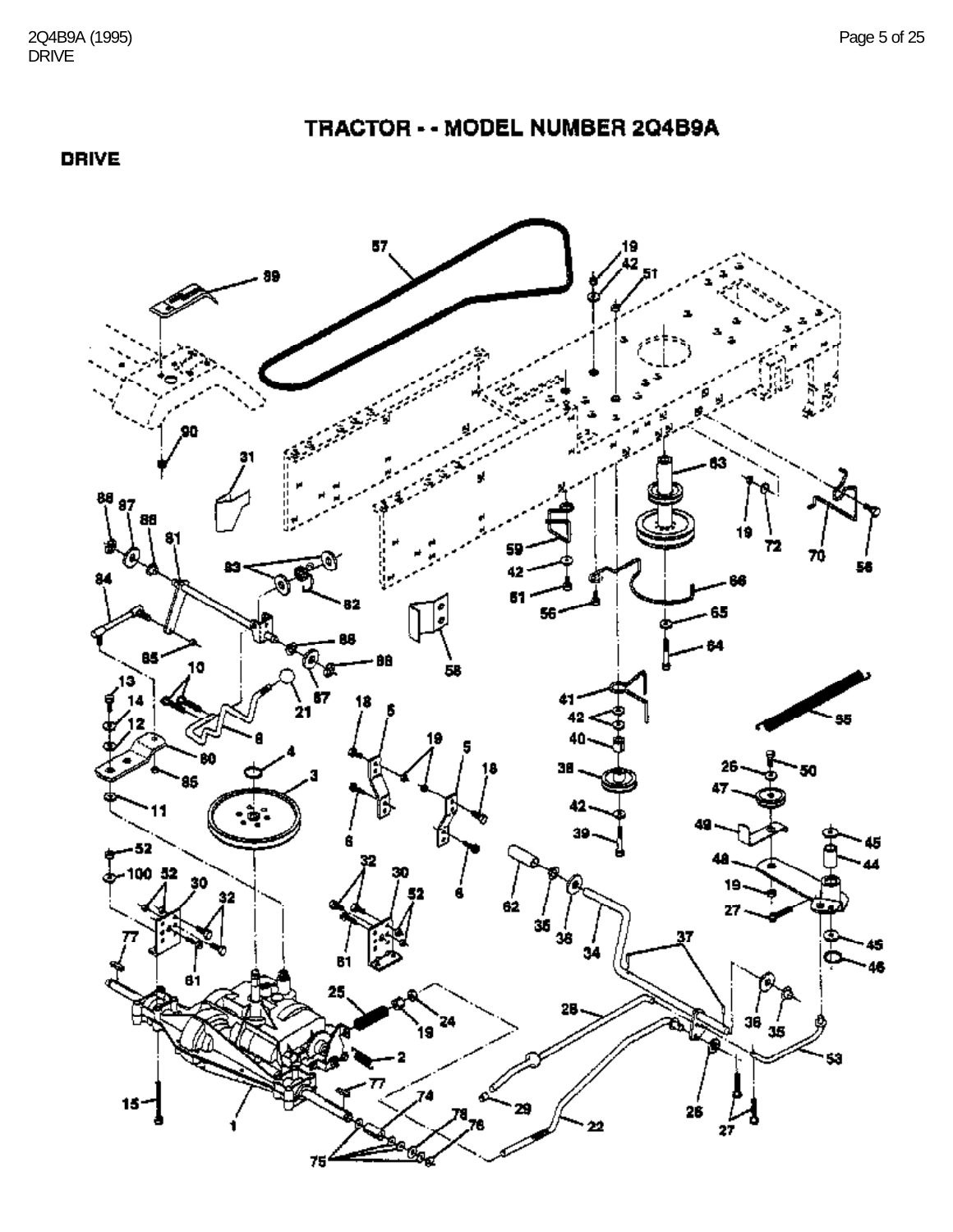| Ref # Part Number | Qty Description          |
|-------------------|--------------------------|
| 1 142603          | SUB= 160664              |
| 2 110422X         | SUB= 146682              |
|                   | <b>PULLEY TRANS</b>      |
| 3 123666X         |                          |
| 4 12000028        | <b>SUB=2267J</b>         |
| 5 121520X         | <b>STRAP TORQUE</b>      |
| 6 17490512        | <b>SCREW</b>             |
| 8 141003          | ROD SHIFT FEND LT        |
| 10 76020416       | PIN COTTER 1/8           |
| 11 105701X        | <b>WASH-SHFT PLT LT</b>  |
|                   |                          |
| 12 19151216       | <b>WASHER</b>            |
| 13 74550412       | <b>BOLT.1/4-28.W/PAT</b> |
| 14 10040400       | <b>LOCKWASHER</b>        |
| 15 74780544       | <b>BOLT HEX</b>          |
| 18 74780616       | <b>BOLT</b>              |
| 19 73800600       | <b>NUT</b>               |
| 21 106933X        |                          |
|                   | KNOB T (1/2-HOLE)        |
| 22 130804         | <b>BRAKE ROD</b>         |
| 24 73350600       | <b>NUT</b>               |
| 25 106888X        | SPRING ROD LT            |
| 26 19131316       | <b>WASHER</b>            |
| 27 76020412       | <b>COTTER PIN</b>        |
| 28 145204         | ROD.BRAKE.PARK.LT        |
|                   |                          |
| 29 71673          | PLUNGER CAP T            |
| 30 130807         | <b>TRANSAXLE MTG BKT</b> |
| 31 127275X        | "KEEPER, BELT LH T"      |
| 32 74760512       | <b>BOLT</b>              |
| 34 122424X        | SUB= 149001              |
| 35 120183X        | <b>NYLON BEARING</b>     |
| 36 19211616       | <b>WASHER LT</b>         |
| 37 1572H          | <b>SUB=2882J</b>         |
| 38 123674X        | PULLEY.IDLER.FLAT        |
|                   |                          |
| 39 74760644       | <b>BOLT</b>              |
| 40 4470J          | <b>SPACERT</b>           |
| 41 109070X        | <b>BELT KEEPER LT</b>    |
| 42 19131312       | <b>WASHER</b>            |
| 44 105706X        | "LY, BEARING"            |
| 45 110812X        | <b>WASHER LT</b>         |
| 46 12000039       | <b>KLIP RING</b>         |
| 47 127783         | SUB= 139245              |
| 48 123789X        | <b>ARM IDLER</b>         |
|                   |                          |
| 49 123205X        | <b>RETAIN BELT</b>       |
| 50 74760624       | SUB=74930624             |
| 51 73680600       | SUB=73690600             |
| 52 73680500       | SUB=73690500             |
| 53 105710X        | "LINK, CLUTCH T"         |
| 55 105709X        | "SPRING, RETURN LT"      |
| 56 74760620       | SUB=74780620             |
| 57 130801         | SUB= 138255              |
|                   |                          |
| 58 127274X        | "KEEPER, BELT RH T"      |
| 59 140312         | <b>KEEPER BELT CNTSP</b> |
| 61 17490612       | <b>SCREW</b>             |
| 62 8883R          | PEDAL COVER T            |
| 63 140186         | PULLEY.ENGINE            |
| 64 71170764       | <b>BOLT</b>              |
| 65 10040700       | <b>LOCKWASHER</b>        |
| 66 129921         | KEEPER.BELT.ENG.L        |
| 70 134683         | <b>KEEPER BELT ENG</b>   |
|                   |                          |
| 72 19132012       | <b>WASHER</b>            |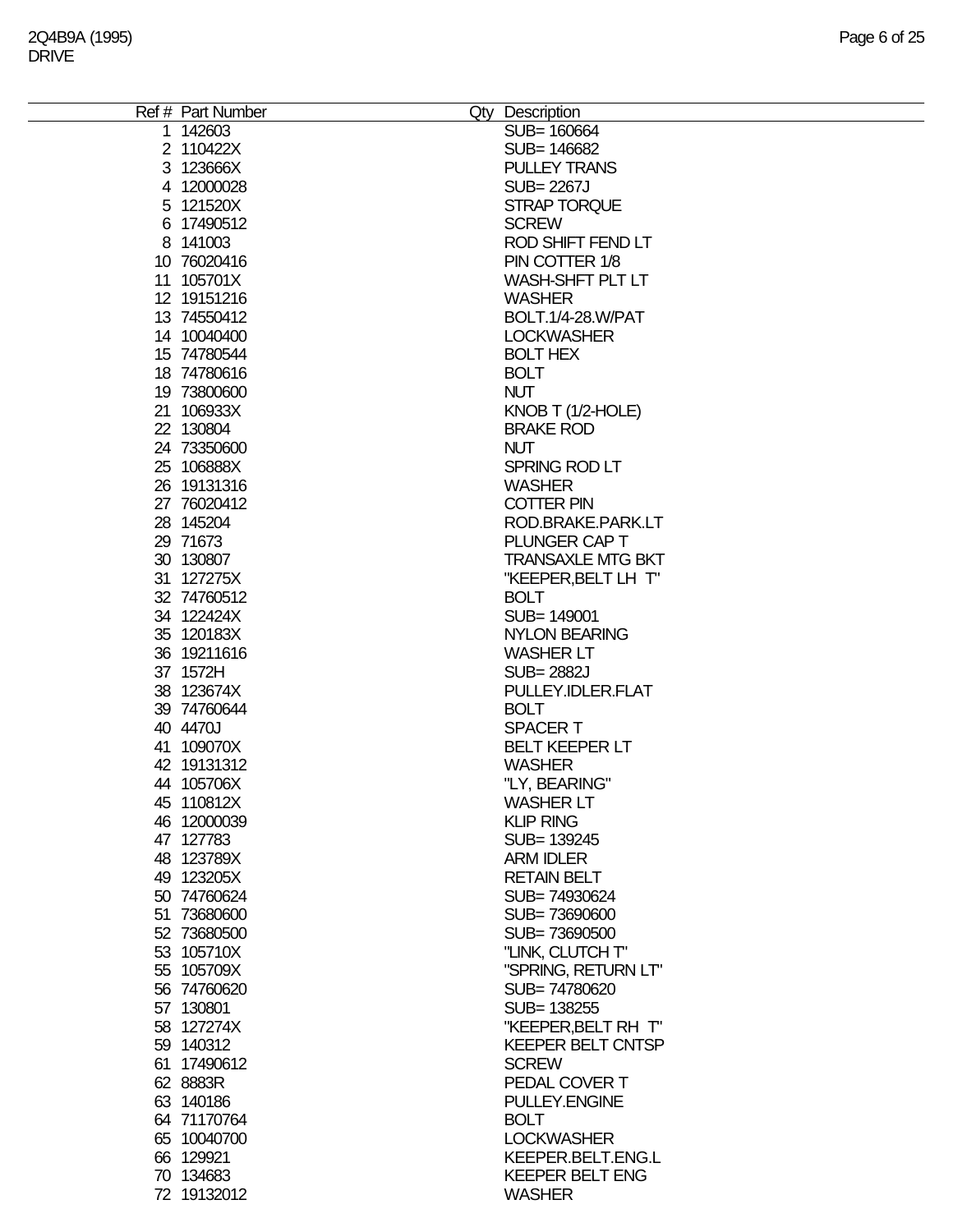|     | Qty<br>Ref # Part Number | Description            |
|-----|--------------------------|------------------------|
|     | 74 109502X               | <b>SPACER LT</b>       |
|     | 75 121749X               | <b>WASHER</b>          |
|     | 76 12000001              | <b>E-RING LT</b>       |
| 77  | 123583X                  | <b>SQUARE KEY</b>      |
|     | 78 121748X               | <b>WASHER</b>          |
|     | 80 131488                | <b>SHIFT LEVER</b>     |
| 81. | 136932                   | <b>SHAFT ASM SHIFT</b> |
|     | 82 123782X               | "SPRING, TORSION"      |
|     | 83 19171216              | <b>WASHER</b>          |
|     | 84 132182                | <b>TIE ROD</b>         |
|     | 85 73530400              | <b>NUT 1/4-28</b>      |
|     | 86 71208                 | <b>BUSHING</b>         |
| 87. | 19212016                 | <b>WASHER D</b>        |
|     | 88 12000008              | <b>KLIP RING</b>       |
|     | 89 139964                | SUB= 918139964         |
|     | 90 124346X               | <b>NUT</b>             |
|     | 100 19111216             | <b>WASHER M</b>        |
|     |                          |                        |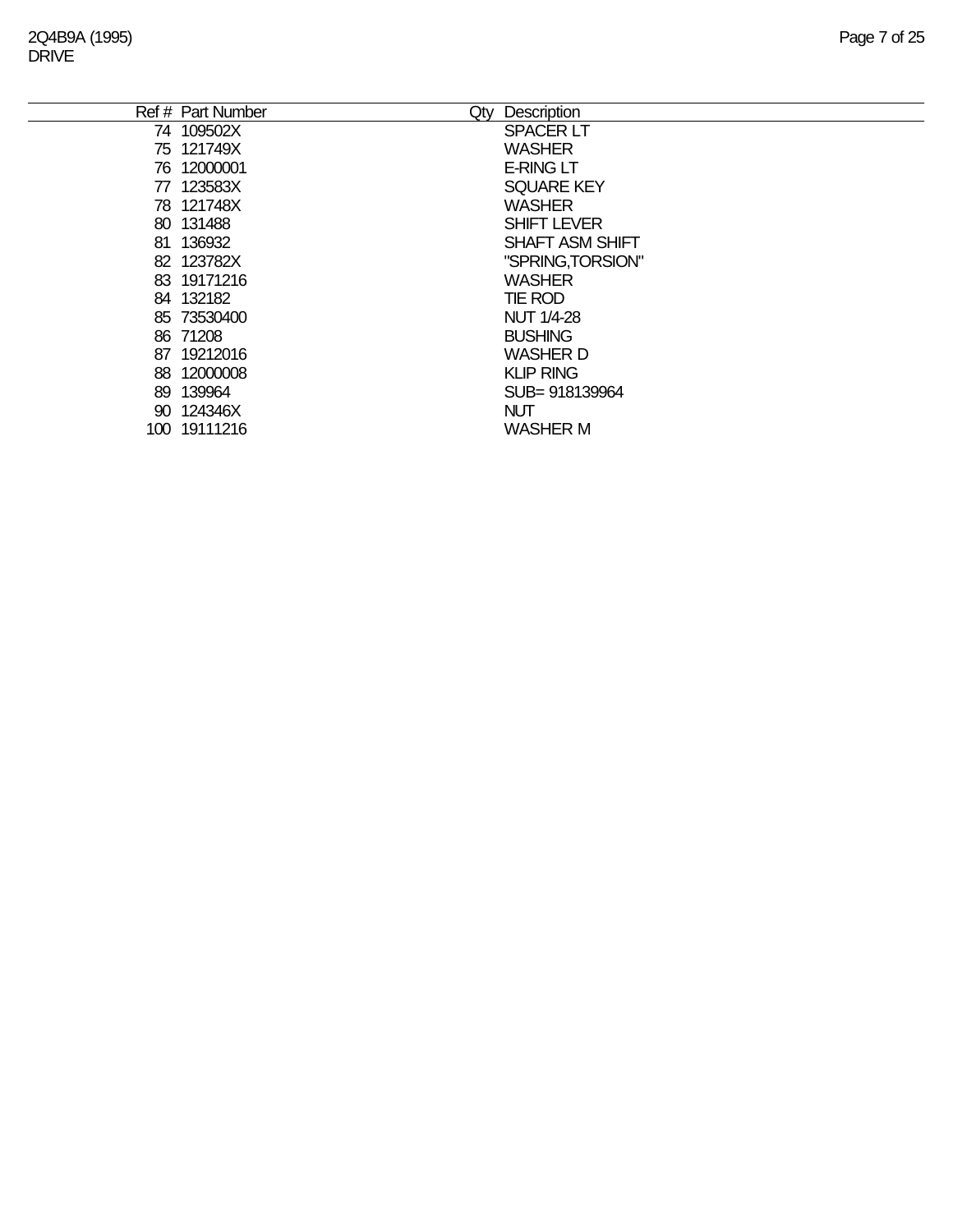### **ELECTRICAL**

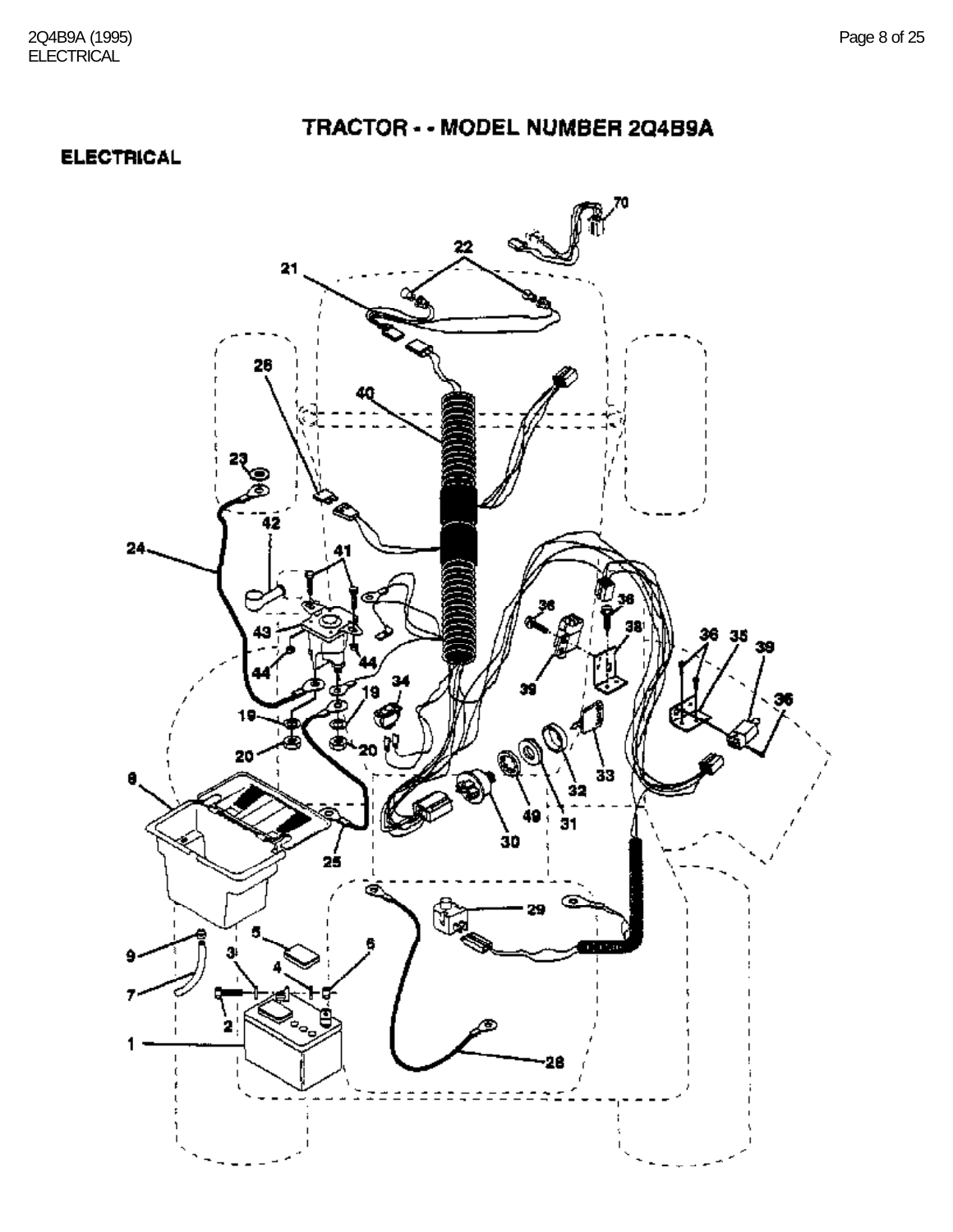| Ref # Part Number | Qty Description          |
|-------------------|--------------------------|
| 1 121265X         | SUB= 123899X             |
| 2 74760412        | <b>BOLT LT</b>           |
| 3 19091016        | <b>WASHER</b>            |
| 4 10040400        | <b>LOCKWASHER</b>        |
| 5 121264X         | н<br>"CAP, BATTERY       |
| 6 73220400        | SUB=50675                |
| 7 109238X         | <b>TUBE T</b>            |
| 8 129965          | SUB= 156417              |
| 9 109596X         | <b>HOSE CLAMP T</b>      |
| 19 10090400       | SUB= 10040400            |
| 20 73350400       | <b>NUT</b>               |
| 21 136850         | "HARNESS, LIGHT SOC"     |
| 22 4152J          | <b>HEADLAMP BULB</b>     |
| 23 11150400       | <b>LOCKWASHER</b>        |
| 24 4799J          | "CABLE T, BATTERY"       |
| 25 132202         | SUB= 146147              |
| 26 108824X        | <b>FUSE HYT</b>          |
| 28 4207J          | CABLE T                  |
| 29 121305X        | <b>SWITCH SEAT</b>       |
| 30 144921         | SUB= 163088              |
| 31 140400         | SUB= 145774              |
| 32 141226         | <b>COVER KEY SWITCH</b>  |
| 33 140401         | <b>KEY MLD GEN DELTA</b> |
| 34 110712X        | SWITCH LT                |
| 35 108236X        | <b>BRACKET LT</b>        |
| 36 17021008       | <b>SCREW</b>             |
| 38 140336         | <b>BRACKET SWITCH IN</b> |
| 39 109553X        | SWITCH INTERLOCKT        |
| 40 140415         | <b>HARNESS IGN DASH</b>  |
| 41 71110408       | <b>BOLT HXHD FIN</b>     |
| 42 131563         | SUB= 154336              |
| 43 138406         | SUB= 146154              |
| 44 73640400       | NUT HXKEP 1/4X20         |
| 49 11151000       | <b>LOCKWASHER</b>        |
| 70 140422         | HARNESS.ENG.DUAL         |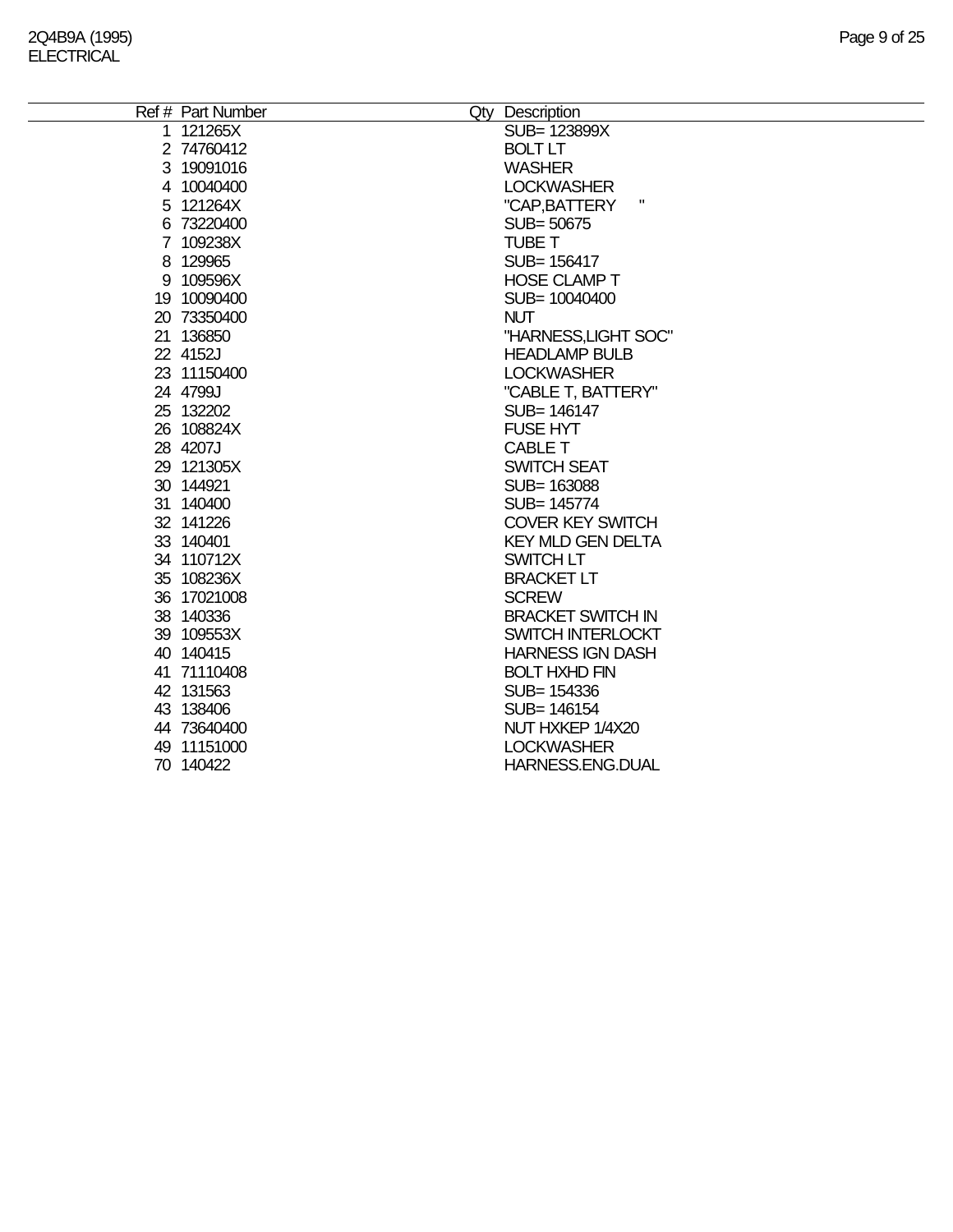TRACTOR - - MODEL NUMBER 2Q4B9A

**ENGINE** 

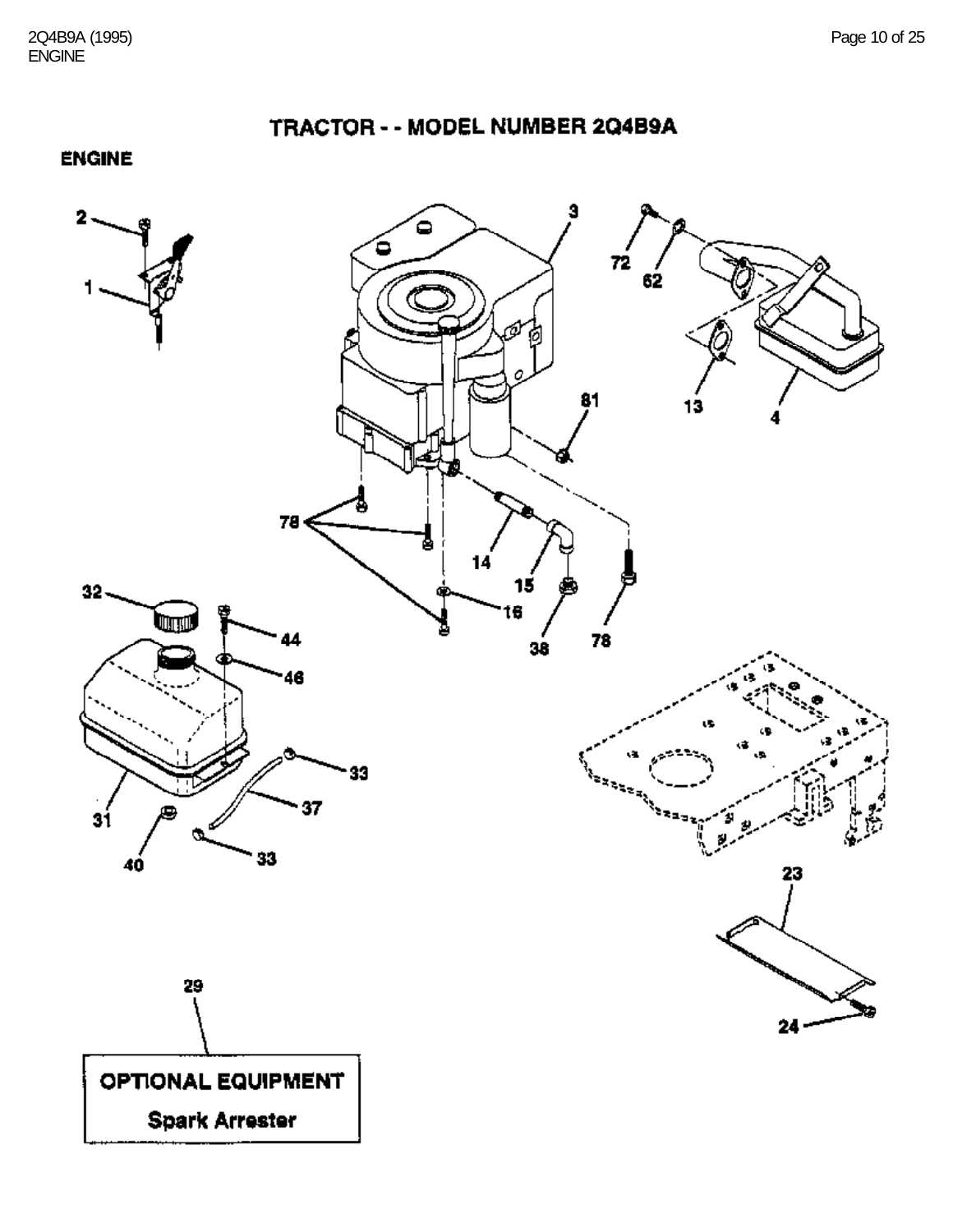|     | Ref # Part Number | Description                    |
|-----|-------------------|--------------------------------|
|     | 1 132771          | Qty<br><b>THROTTLE CONTROL</b> |
|     |                   |                                |
|     | 2 17720410        | <b>SCREW LT</b>                |
|     | 3 287707          | <b>ENGINE B&amp;S</b>          |
|     | 4 137352          | <b>MUFFLER</b>                 |
|     | 13 125593X        | SUB= 272293                    |
|     | 14 13280324       | <b>PIPE NIPPLE</b>             |
|     | 15 13200300       | <b>ELBOW</b>                   |
|     | 16 11050600       | <b>LOCKWASHER</b>              |
|     | 23 128953         | <b>HEAT SHIELD</b>             |
|     | 24 17021008       | <b>SCREW</b>                   |
|     | 29 137180         | SUB= 532137180                 |
|     | 31 109202X        | TANK.FUEL.LT.                  |
|     | 32 140527         | <b>CAP ASM FUEL</b>            |
|     | 33 123487X        | <b>HOSE CLAMP</b>              |
|     | 37 137040         | <b>LINE FUEL</b>               |
| 38  |                   | <b>CHECK WITH SUPPLIER</b>     |
|     | 40 124028X        | SUB= 532124028                 |
|     | 44 17490412       | <b>SCREW HEX CRT</b>           |
|     | 46 19091416       | <b>WASHER</b>                  |
|     | 62 10040500       | <b>LOCKWASHER</b>              |
|     | 72 71070512       | <b>SCREW</b>                   |
|     | 78 17490620       | <b>SCREW</b>                   |
| 81. | 73510400          | <b>NUT</b>                     |
|     |                   |                                |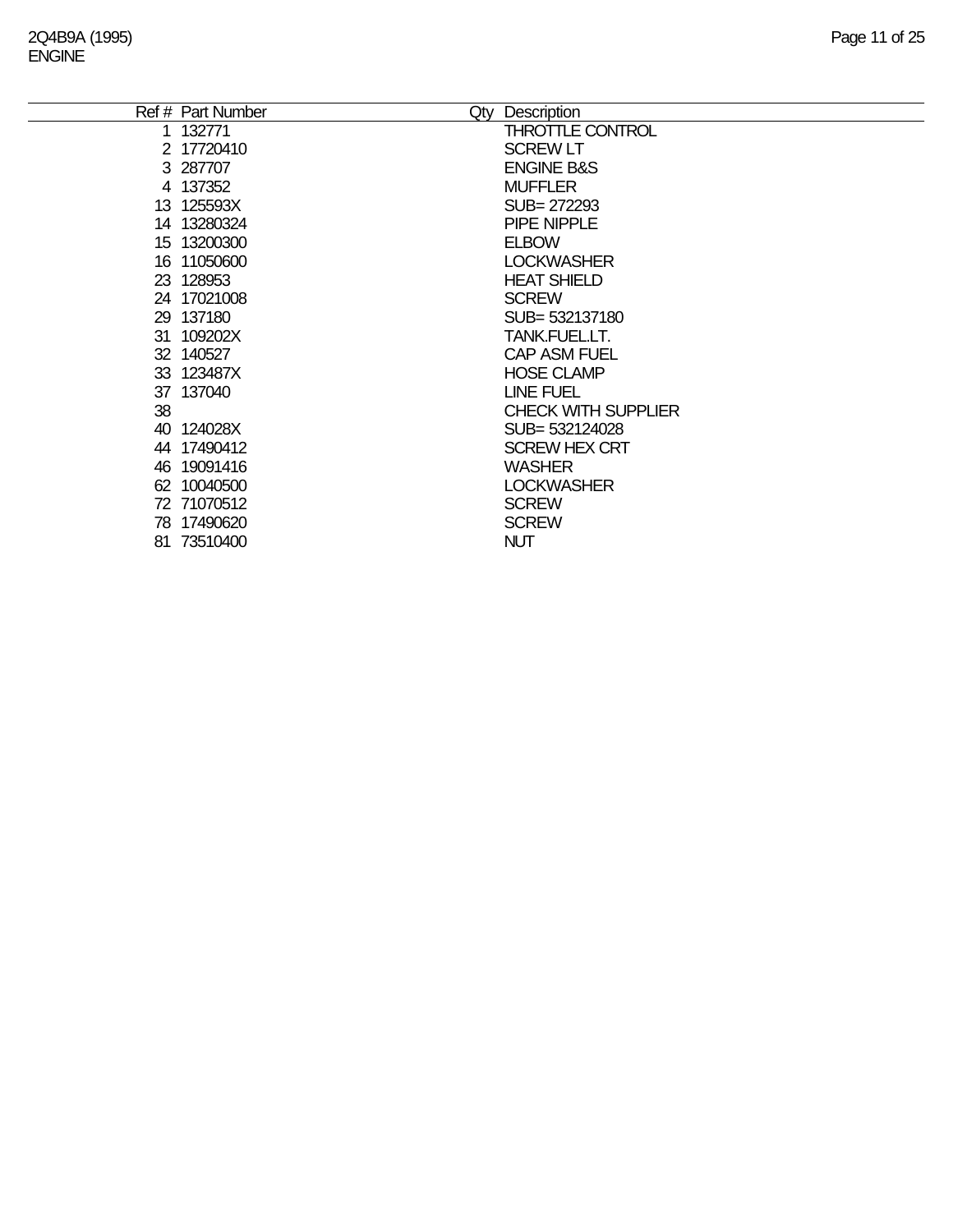**LIFT** 

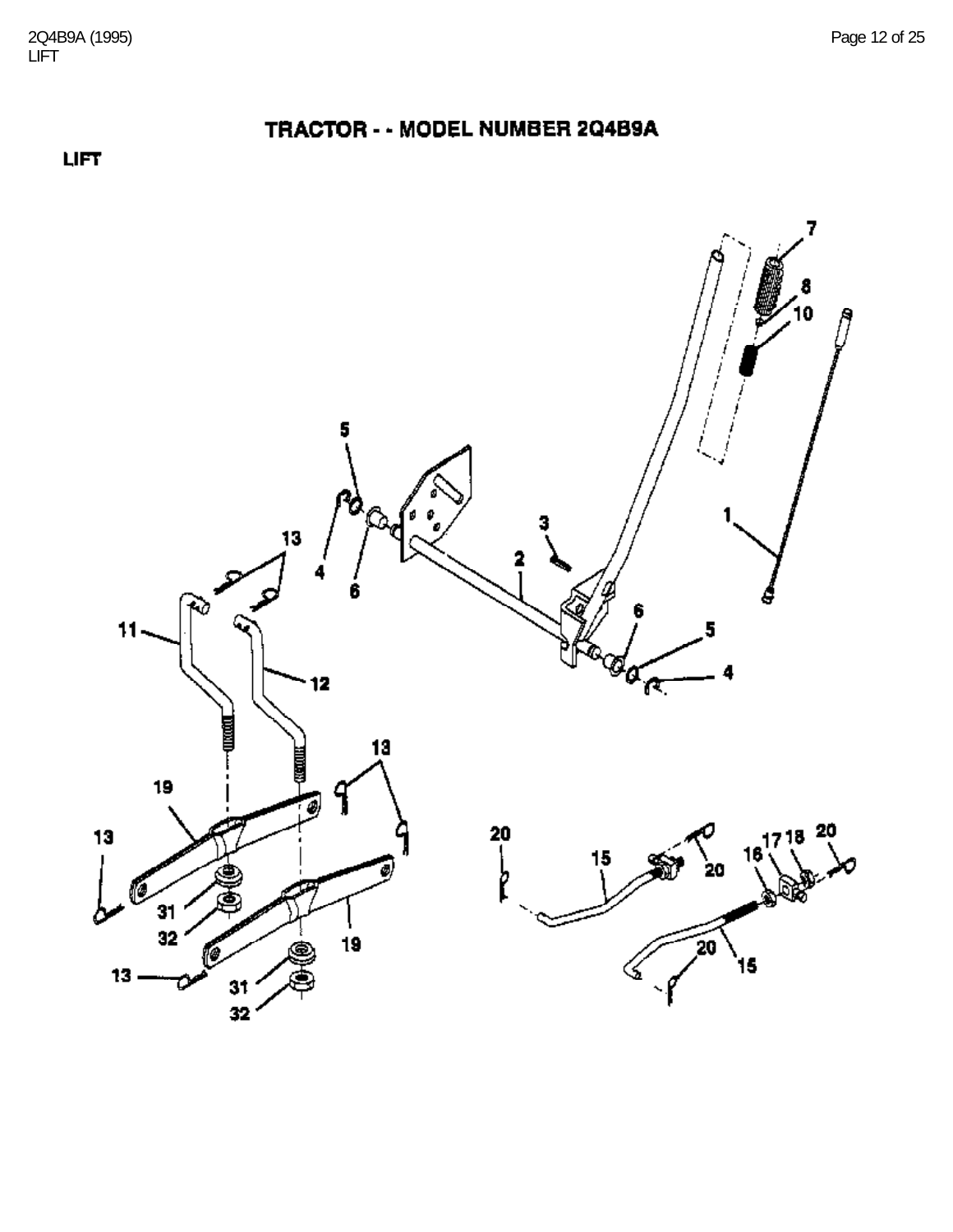|    | Ref # Part Number<br>Qty | Description            |
|----|--------------------------|------------------------|
| 1  | 136973                   | <b>WIRE ASM</b>        |
|    | 2 122507X                | SUB= 145117            |
|    | 3 105767X                | PIN-GROOVE LT          |
|    | 4 1200002                | <b>E-RING</b>          |
|    | 5 19211621               | <b>WASHER</b>          |
|    | 6 120183X                | <b>NYLON BEARING</b>   |
|    | 7 109413X                | <b>GRIP</b>            |
|    | 8 124526X                | SUB= 125925X           |
| 10 | 122512X                  | SUB= 532122512         |
| 11 | 139865                   | SUB= 918139865         |
|    | 12 139866                | SUB= 151140            |
|    | 13 4939M                 | SUB=85902              |
|    | 15 127218                | <b>LINK.FRONT</b>      |
|    | 16 73350800              | <b>NUT</b>             |
|    | 17 130171                | <b>TRUNION</b>         |
|    | 18 73800800              | NUT.LK.W/WSH.1/2.      |
|    | 19 139868                | <b>ARM SUSP REAR</b>   |
|    | 20 3146R                 | <b>RETAINER.SPRING</b> |
|    | 31 140302                | <b>BEARING PVT LH</b>  |
|    | 32 73540600              | NUT.CROWNLOCK.3/8      |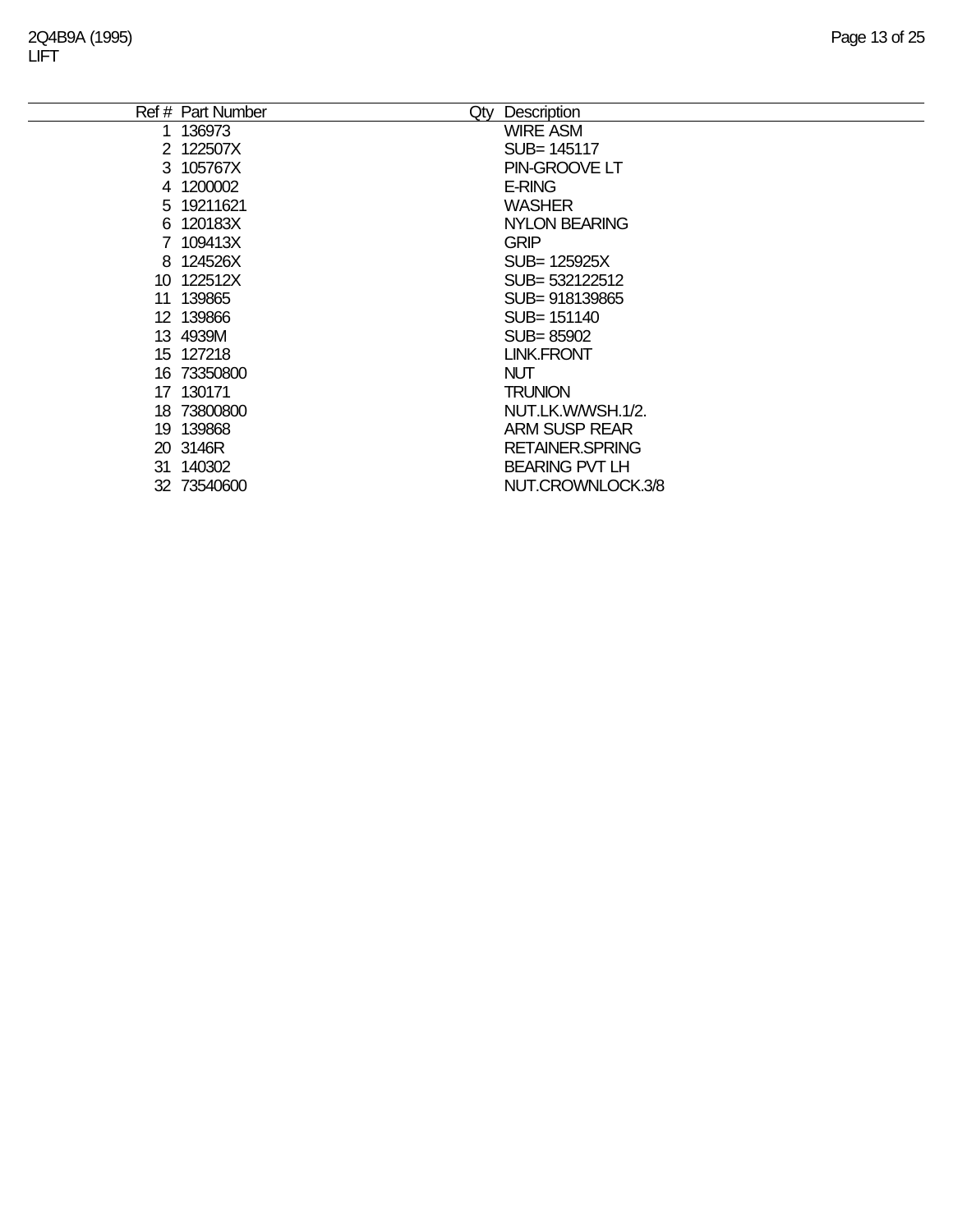**MOWER DECK** 

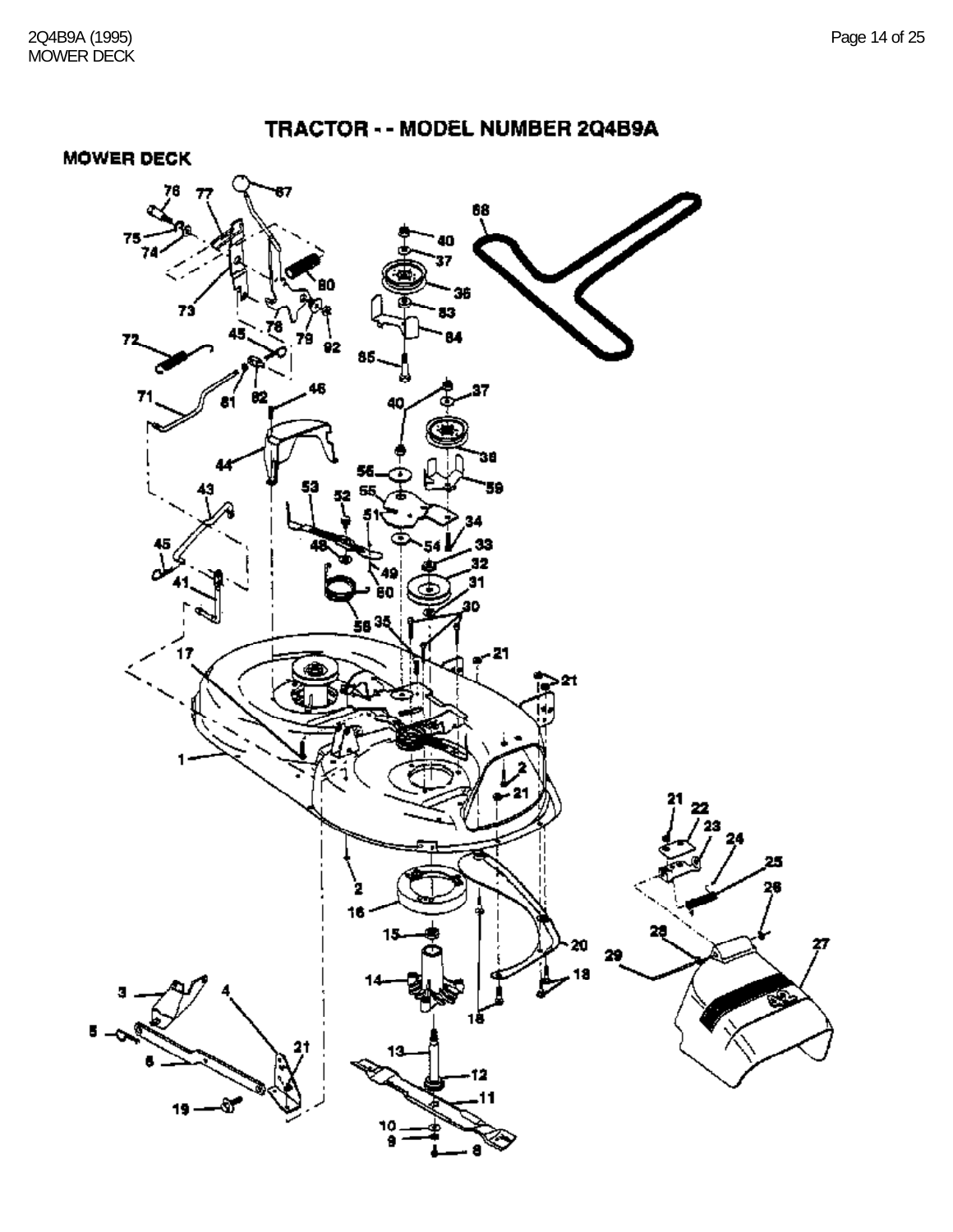| Ref # Part Number | Qty Description          |
|-------------------|--------------------------|
| 1 144393          | DECK.WELD.42.            |
| 2 72140506        | <b>BOLT</b>              |
| 3 138017          | <b>BRKT ASM SWAY BAR</b> |
|                   |                          |
| 4 138440          | <b>BRKT DECK SW BAR</b>  |
| 5 4939M           | SUB=85902                |
| 6 130832          | SUB= 130833              |
| 8 850857          | <b>BLADE BOLT</b>        |
| 9 10030600        | SUB= 10040600            |
| 10 140296         | WASHER.HARD.BLADE        |
| 11 138498         | "BLADE.42"" HIPERF"      |
| 12 129895         | <b>BEARING.BALL</b>      |
| 13 137645         | SUB= 137646              |
| 14 128774         | <b>HSG ASM MANDREL</b>   |
| 15 110485X        | <b>BEARING</b>           |
| 16 140329         | STRIPPER RND MWR         |
| 17 72110610       | BOLT RDHD 3/8-16         |
| 18 72140505       | <b>BOLT</b>              |
| 19 132827         | <b>BOLT SHD 5/16-18</b>  |
| 20 136888         | SUB=918136888            |
| 21 73680500       | SUB=73690500             |
| 22 134753         | STIFFENER BRKT           |
| 23 131267         | <b>DEFLECTOR BRKT</b>    |
| 24 105304X        | CAP-SLEEVE LT            |
| 25 123713X        | SPRING TORSION           |
|                   |                          |
| 26 110452X        | <b>NUT PUSH M</b>        |
| 27 130968         | DEFLECTOR.SHIELD         |
| 28 19111016       | <b>WASHER</b>            |
| 29 131491         | <b>HINGE ROD</b>         |
| 30 138776         | SUB= 157722              |
| 31 129963         | <b>WASHER</b>            |
| 32 129861         | SUB= 153535              |
| 33 137266         | SUB= 139729              |
| 34 72110614       | <b>BOLT</b>              |
| 35 133835         | <b>XMAS TREE FASTNER</b> |
| 36 131494         | <b>FLAT IDLER PULLEY</b> |
| 37 19131316       | <b>WASHER</b>            |
| 40 73680600       | SUB=73690600             |
| 41 133551         | PIVOT ROD                |
| 43 140083         | ROD CLUTCH W/NIBS        |
| 44 140088         | <b>GUARD MAND LH BLK</b> |
| 45 4497H          | <b>RETAINER M</b>        |
| 46 137729         | SCREW.1/4-20X5/8         |
| 48 133944         | <b>HARD SMALL WASHER</b> |
| 49 133940         | SUB= 151785              |
| 50 131340         | SHOULDER BOLT            |
| 51 69180          | <b>LOCKNUT</b>           |
| 52 139888         | <b>BOLT.SHLD.5/16-18</b> |
| 53 131845         | <b>BRAKE PAD ARM ASM</b> |
| 54 133943         | <b>HARDENED WASHER</b>   |
| 55 140084         | SUB= 151785              |
|                   | <b>SPACER RETAINER</b>   |
| 56 122052X        |                          |
| 58 140086         | <b>SPRING TORSN BRAK</b> |
| 59 141043         | <b>GUARD IDLER TUV</b>   |
| 67 106932X        | KNOB T(3/8 HOLE)         |
| 68 144200         | BELT.V.T-PATH            |
| 71 142427         | ROD CLUTCH 38/42         |
| 72 131870         | <b>RETURN SPRING</b>     |
| 73 127847         | <b>CLUTCH ARM SECOND</b> |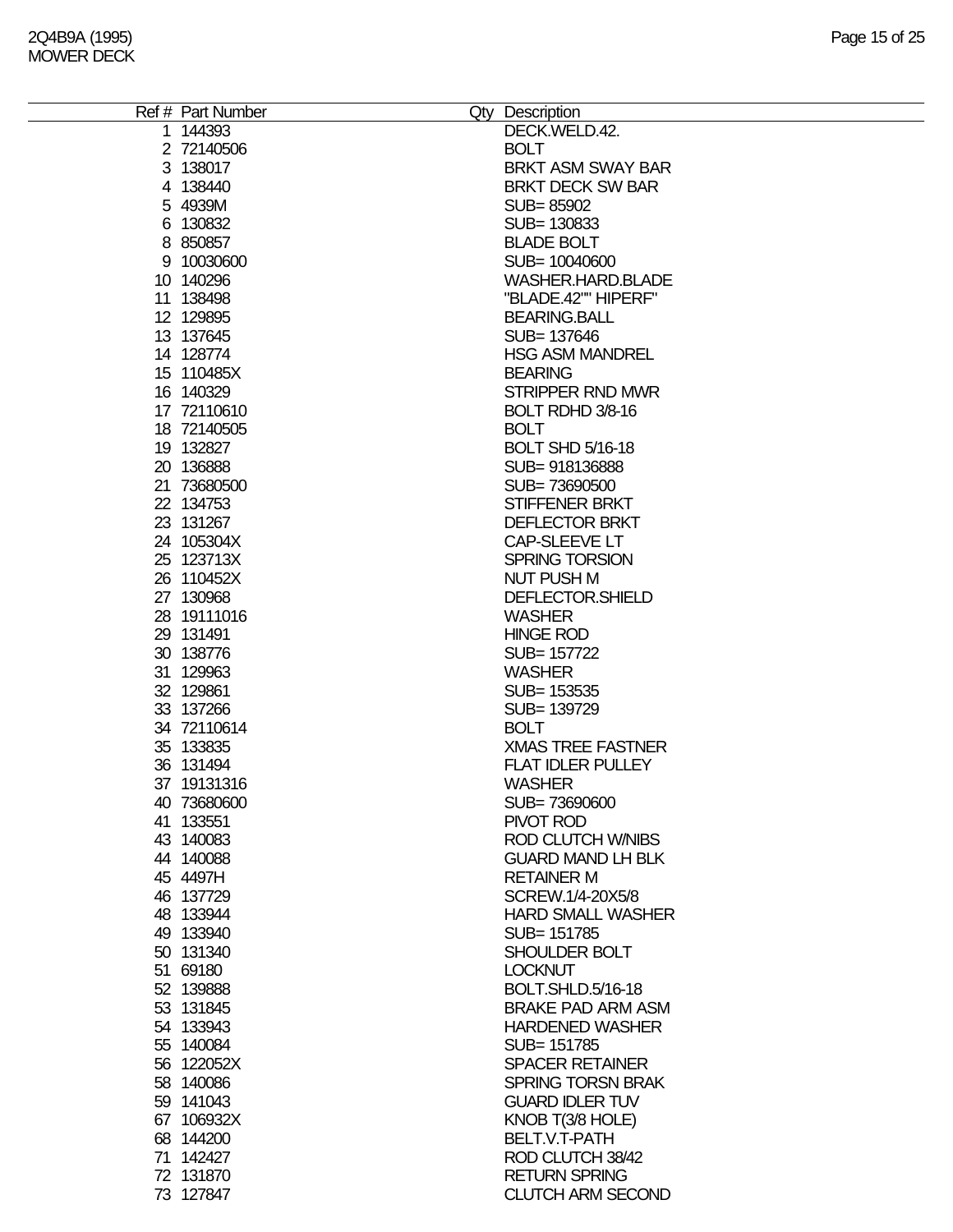| Ref # Part Number | Qty | Description          |
|-------------------|-----|----------------------|
| 74 121748X        |     | <b>WASHER</b>        |
| 75 12000029       |     | <b>RING</b>          |
| 76 128903         |     | <b>SHOULDER BOLT</b> |
| 77 127845         |     | <b>SPRING KEEPER</b> |
| 78 140334         |     | SUB= 154810          |
| 79 127498         |     | <b>BUSHING</b>       |
| 80 128759         |     | SUB= 918128759       |
| 81 73350600       |     | <b>NUT</b>           |
| 82 142028         |     | <b>TRUNION ADJ</b>   |
| 83 120958X        |     | <b>WASHER</b>        |
| 84 144394         |     | SUB= 156084          |
| 85 72140620       |     | <b>BOLT</b>          |
| 92 73800600       |     | <b>NUT</b>           |
| 130794            |     | <b>MANDREL ASM</b>   |
| 144783            |     | SUB= 164962          |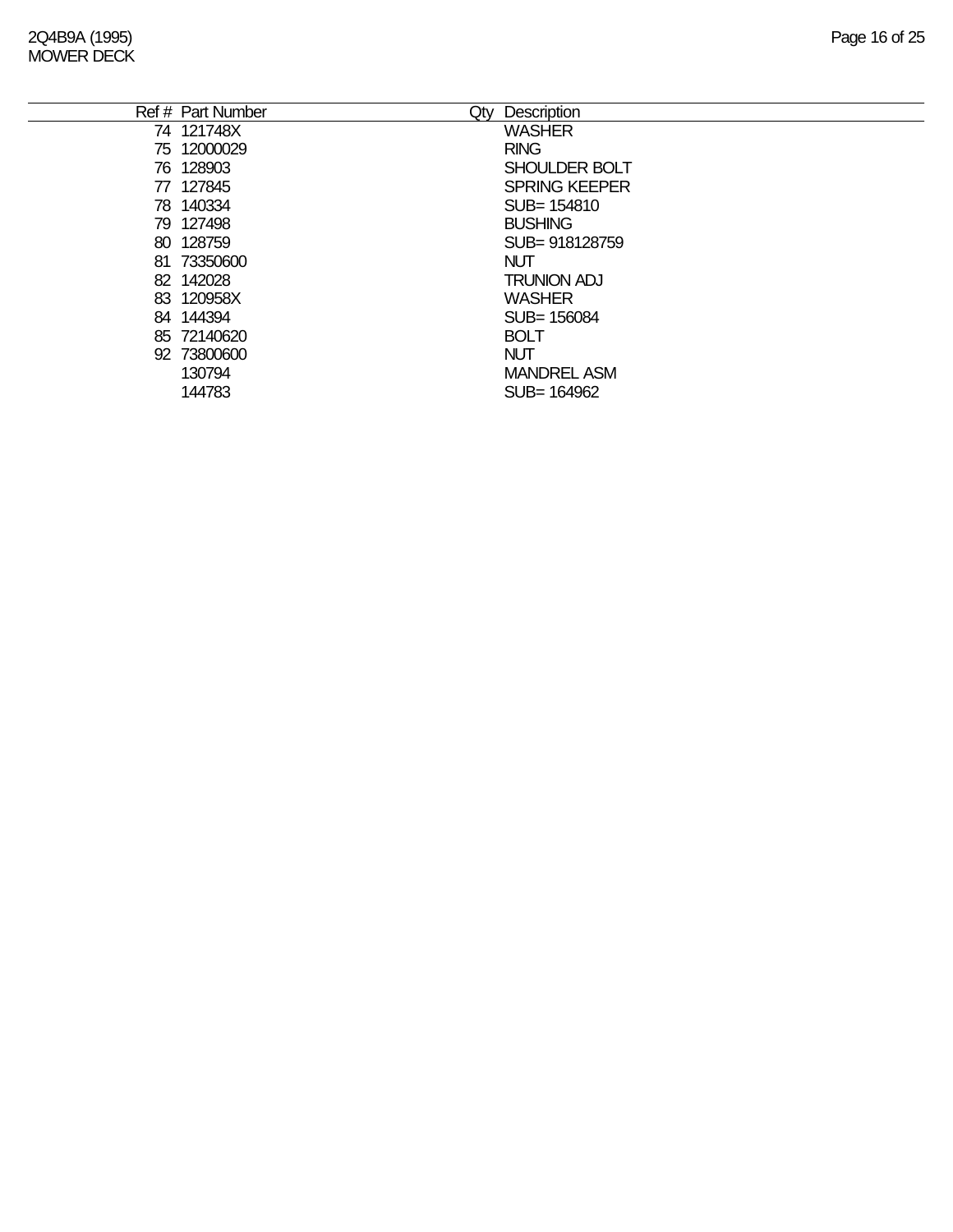### **SEAT ASSEMBLY**



NOTE: All component dimensions given in U.S. inches -  $1$ <br>inch = 25.4 mm.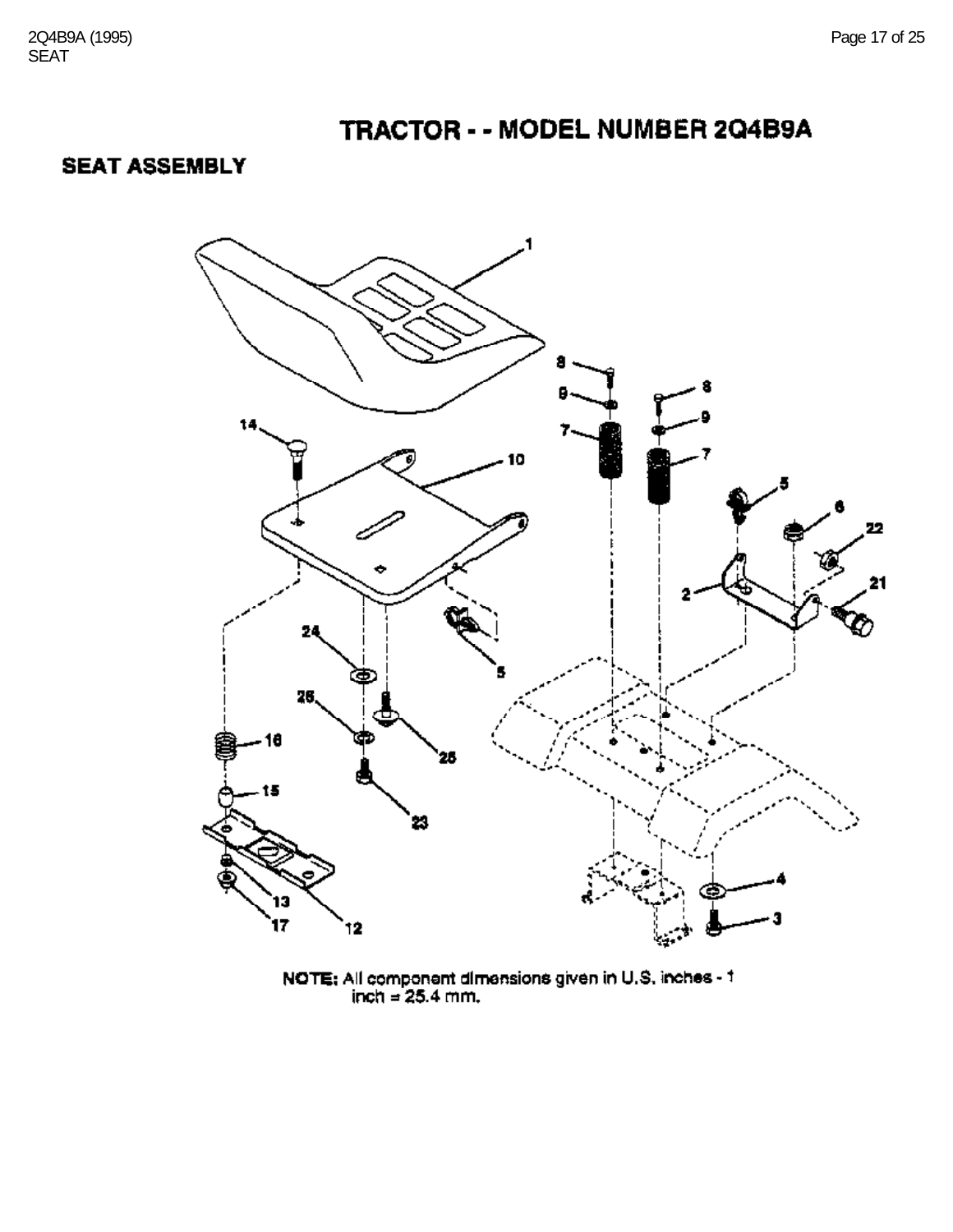| Ref # Part Number | Qty | Description              |
|-------------------|-----|--------------------------|
| 1 127428          |     | SUB=140119               |
| 2 140551          |     | <b>BRACKET PVT SEAT</b>  |
| 3 74760616        |     | <b>BOLT</b>              |
| 4 19131610        |     | <b>WASHER PM</b>         |
| 5 145006          |     | <b>CLIP.PUSH-IN.HING</b> |
| 6 73800600        |     | <b>NUT</b>               |
| 7 124181X         |     | <b>SPRING COMPRESSIO</b> |
| 8 17490616        |     | SCREW GTV                |
| 9 19131614        |     | <b>WASHER</b>            |
| 10 140552         |     | SUB= 155925              |
| 12 121246X        |     | <b>BRKT SWITCH</b>       |
| 13 121248X        |     | <b>BUSHING</b>           |
| 14 72050411       |     | SUB=872050411            |
| 15 134300         |     | <b>SPLIT SPACER</b>      |
| 16 121250X        |     | <b>SPRING</b>            |
| 17 123976X        |     | SUB=73900400             |
| 21 139888         |     | BOLT.SHLD.5/16-18        |
| 22 73800500       |     | <b>NUT</b>               |
| 23 74780814       |     | <b>BOLT</b>              |
| 24 19171912       |     | <b>WASHER</b>            |
| 25 127018X        |     | "BOLT, SHOULDER"         |
| 26 10040800       |     | <b>LOCKWASHER</b>        |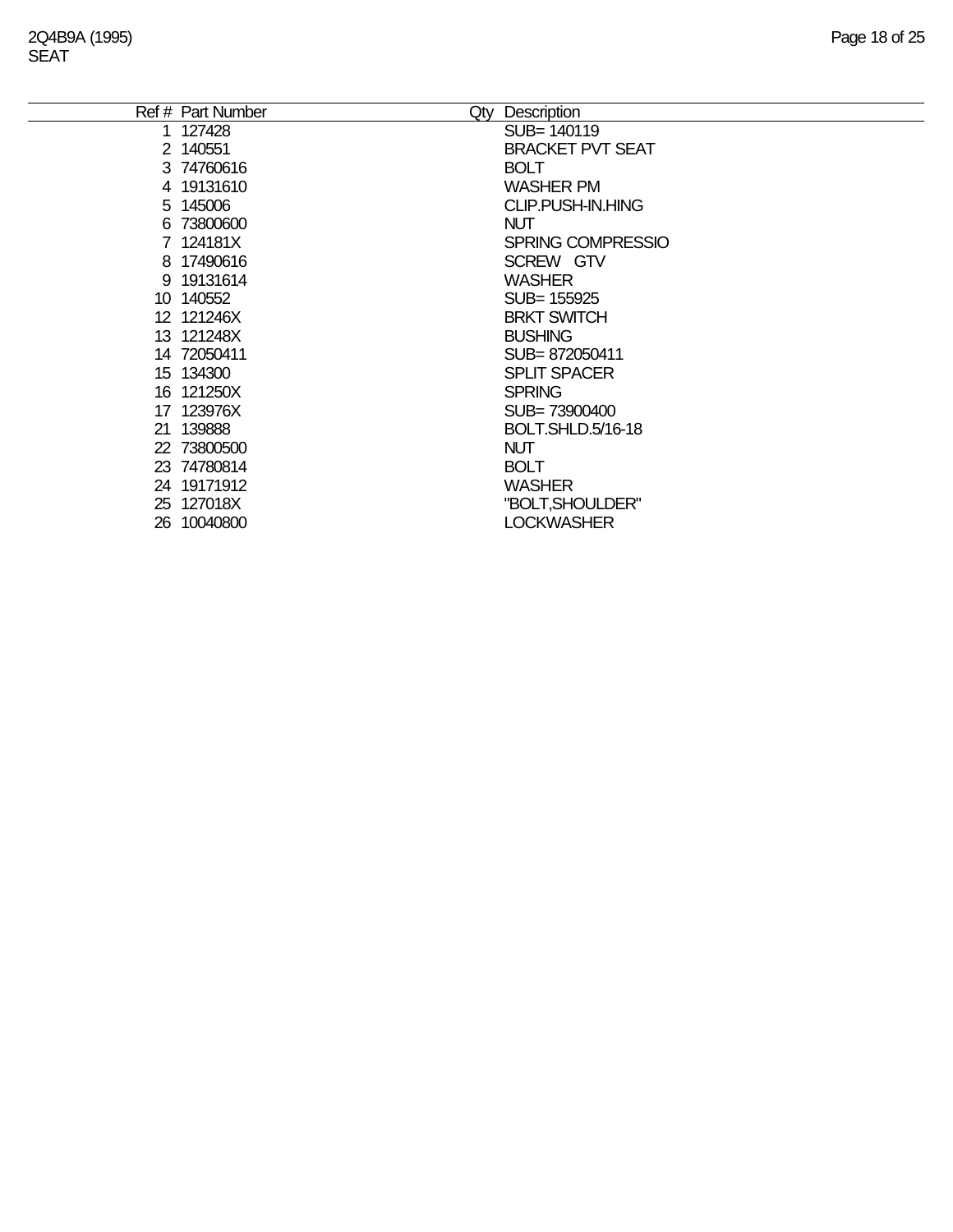### **STEERING ASSEMBLY**

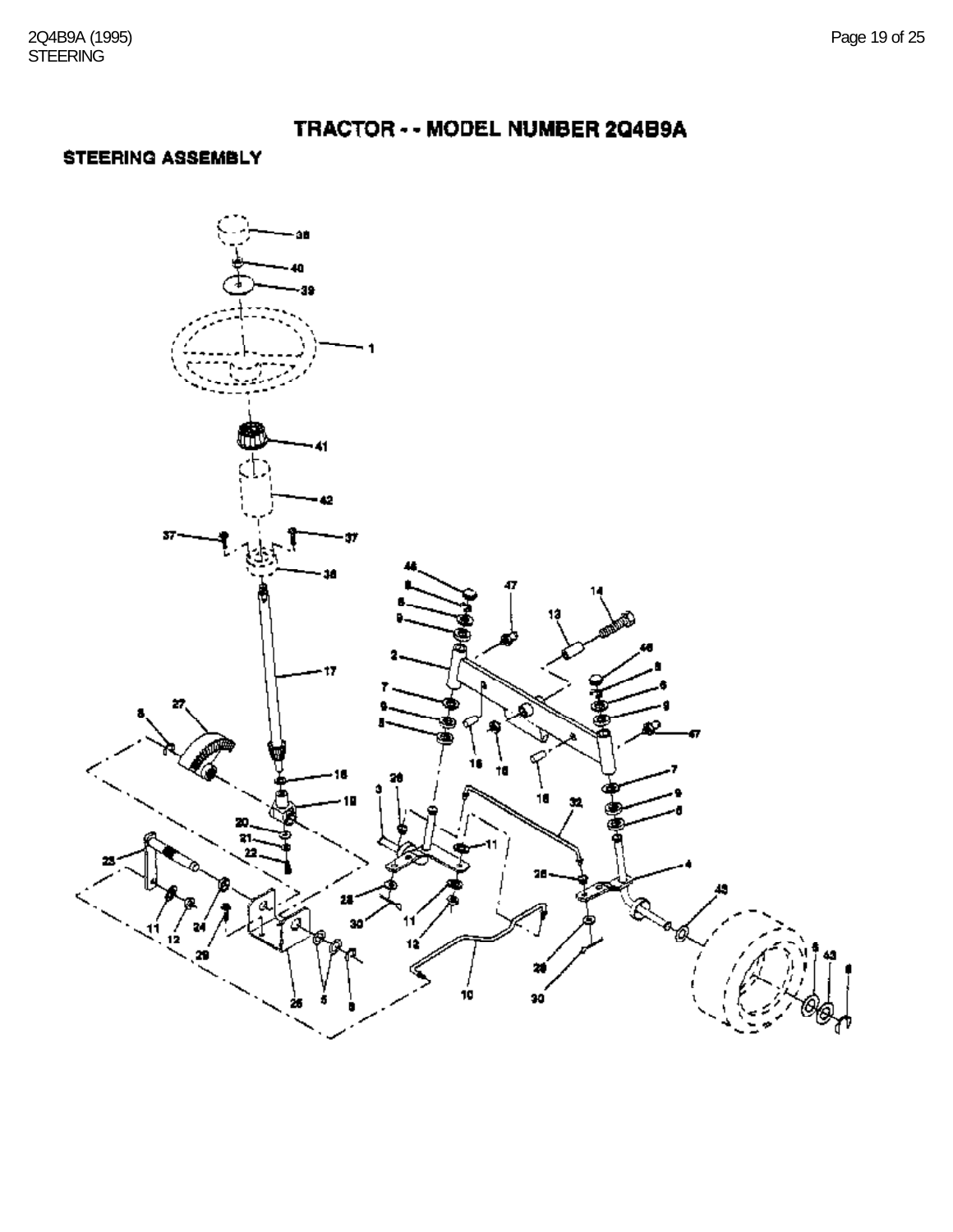| Ref # Part Number | Qty Description         |
|-------------------|-------------------------|
| 1 133741          | SUB= 150547             |
| 2 142033          | <b>AXLE ASM FRONT</b>   |
| 3 135227          | SPINDLE LH              |
| 4 135228          | SPINDLE RH              |
| 5 6266H           | <b>WASHER T</b>         |
| 6 121748X         | <b>WASHER</b>           |
| 7 19272016        | <b>WASHER</b>           |
| 8 12000029        | <b>RING</b>             |
| 9 3366R           | COL. SRTG. BEAR.        |
| 10 130468         | SUB= 532130468          |
| 11 10040600       | <b>LOCKWASHER</b>       |
| 12 73610600       | <b>SUB=7810H</b>        |
| 13 110438X        | <b>BEARING</b>          |
| 14 74011056       | BOLT HEX 5/8-11         |
| 15 73901000       | "NUT-LOC, FLANGE LT"    |
| 16 132624         | <b>AXLE PIN</b>         |
| 17 132614         | <b>SHAFT ASM</b>        |
| 18 57079          | <b>THRUST WASHER</b>    |
| 19 124035X        | SUPPORT.SHAFT           |
| 20 126684X        | SUB=532126684           |
| 21 10040400       | <b>LOCKWASHER</b>       |
| 22 71070410       | "SCREW, SPECIAL"        |
| 23 127501         | SUB=918127501           |
| 24 109816X        | <b>NYLINER T</b>        |
| 25 124036X        | "BRKT, STEERING"        |
| 26 126847X        | <b>BUSHING.DRAGLINK</b> |
| 27 136874         | <b>GEAR SECTOR</b>      |
| 28 19131416       | <b>WASHER</b>           |
| 29 17490612       | <b>SCREW</b>            |
| 30 76020412       | <b>COTTER PIN</b>       |
| 32 130465         | <b>TIE ROD</b>          |
| 36 132196         | SUB= 155106             |
| 37 17431008       | SUB= 98000165           |
| 38 133742         | ST WHL INSERT CAP       |
| 39 19133808       | <b>WASHER T</b>         |
| 40 7810H          | <b>GRIPCO NUT</b>       |
| 41 104820X        | <b>ADAPTER-WHEEL LT</b> |
| 42 124418X        | "TUBE, STR SHAFT"       |
| 43 121749X        | <b>WASHER</b>           |
| 46 121232X        | <b>CAP</b>              |
| 47 6855M          | <b>ZERKM</b>            |
|                   |                         |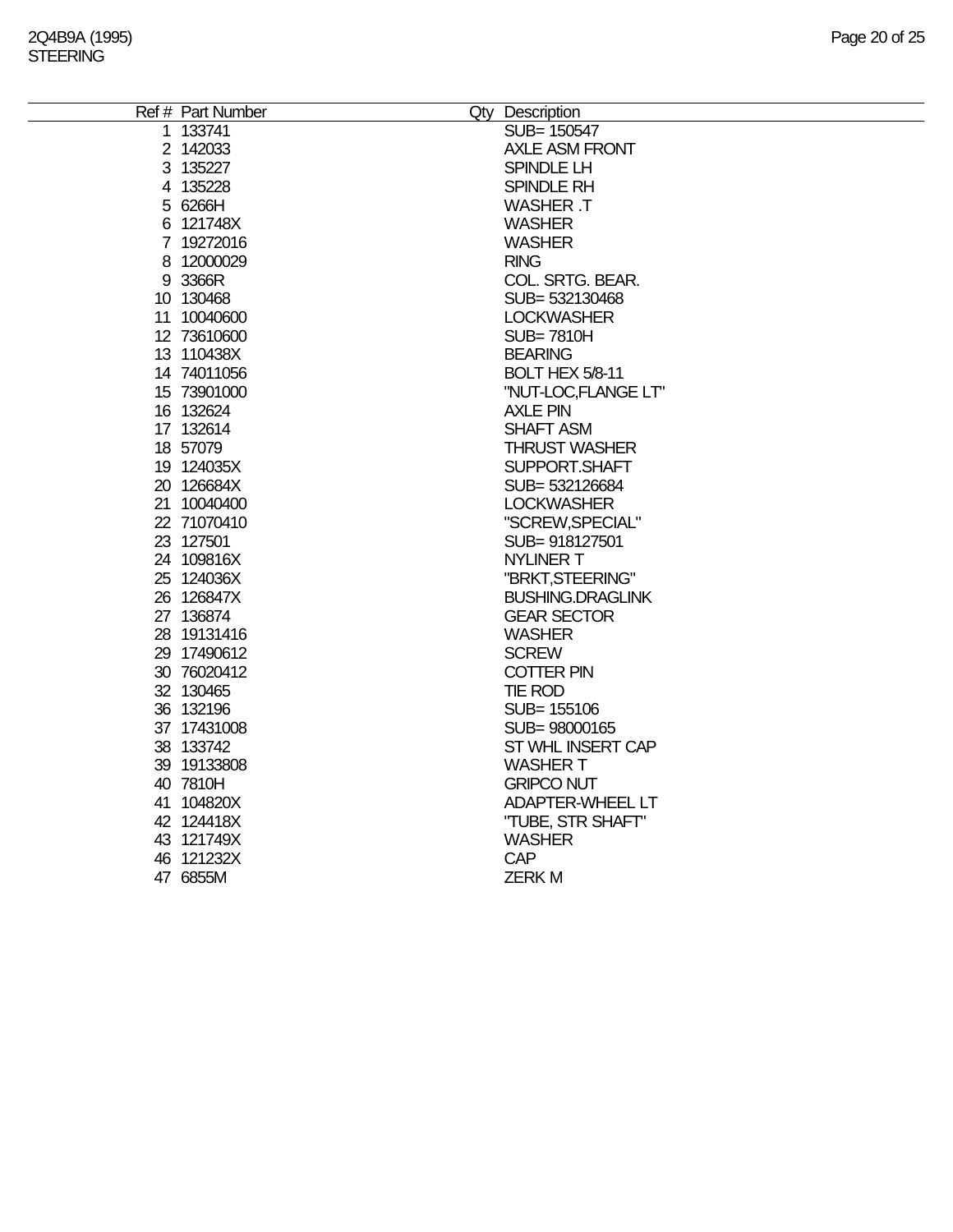### TRACTOR - - MODEL NUMBER 2Q4B9A TRANSAXLE DANA - MODEL NUMBER 4360-79

**TRANSAXLE** 

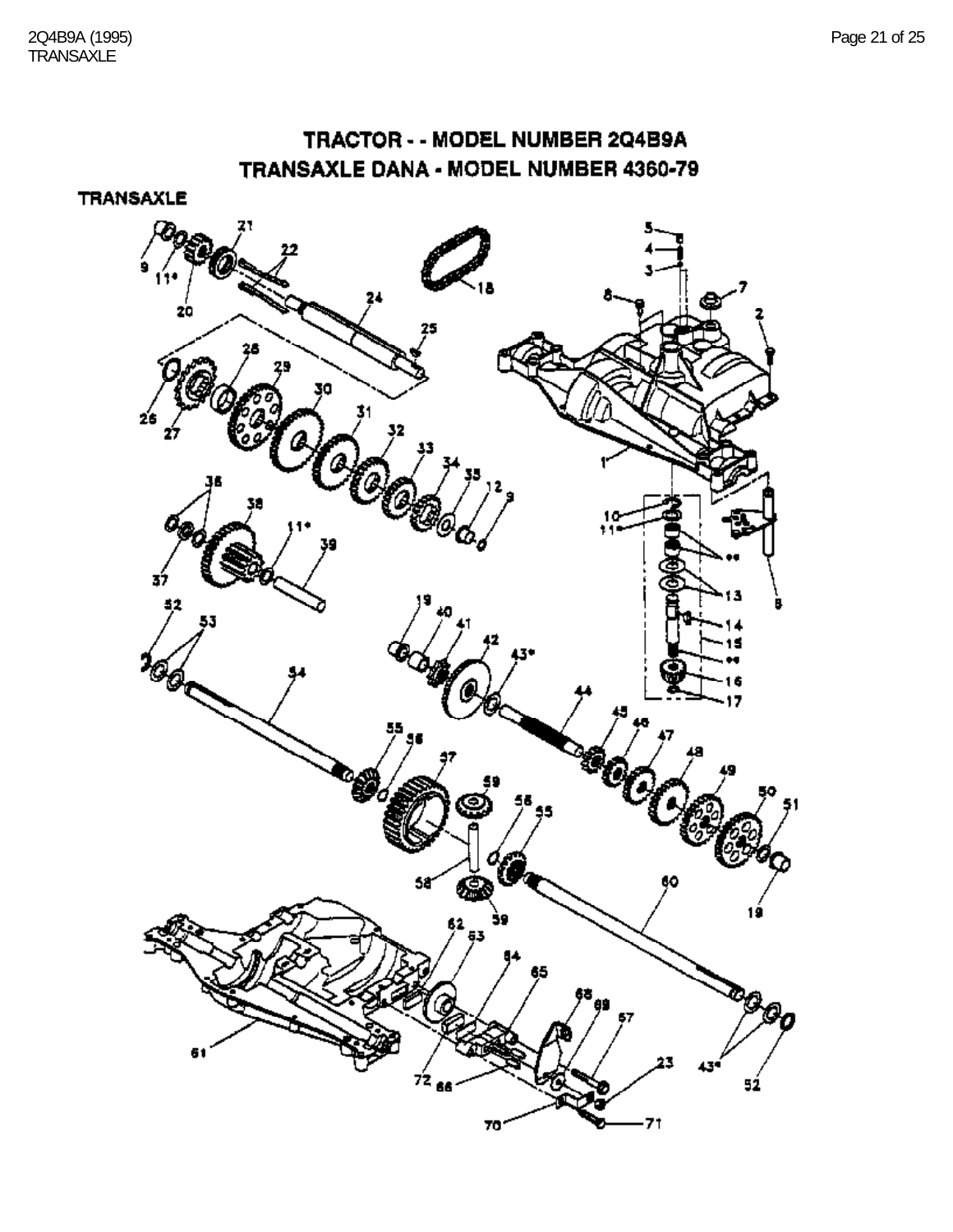| Ref # Part Number | Qty Description          |
|-------------------|--------------------------|
| 1 142671          | <b>HOUSING UPPER TRN</b> |
|                   |                          |
| 2 2274J           | SUB=74760412             |
| 3 134400          | SUB= 68003               |
| 4 105904X         | "SPRING, DETENT LT"      |
| 5 105905X         | "SCREW, SET LT"          |
| 6 138235          | <b>KIT SHIFTER ASM</b>   |
| 7 134399          | SHIFTER BOOT             |
| 8 134791          | <b>SCREW TAP W/SEAL</b>  |
| 9 138241          | <b>SQUARE RING</b>       |
| 10 142672         | SUB= 2225J               |
| 11 134793         | ASM KIT SHIM 4689        |
| 12 142673         | <b>BEARING FLAN-DANA</b> |
| 13 120415X        | <b>WASHER T</b>          |
| 14 142674         | <b>KEY WOODRUFF-DANA</b> |
| 15 138234         | AS KIT INPUT SHFT        |
| 16 110078X        | PINION 14T T             |
| 17 105909X        | "RING, RETAINING LT"     |
|                   |                          |
| 18 105910X        | "CHAIN,24 PTCH LT"       |
| 19 105911X        | BEARING.FLNG.5510        |
| 20 142675         | <b>GEAR SPUR 14 TTH</b>  |
| 21 138246         | <b>COLLAR CLUTCH</b>     |
| 22 138236         | ASM KIT CLTCH KEY        |
| 23 73810500       | NUT.LOCK.5/16-24         |
| 24 142676         | <b>SHAFT INTERM DANA</b> |
| 25 2244J          | <b>WOODRUFF KEY</b>      |
| 26 105916X        | "RING, RETAINING LT"     |
| 27 120470X        | SPROCKET 18T T           |
| 28 110070X        | <b>SPACER YT</b>         |
| 29 142677         | <b>GEAR SPUR 37 TTH</b>  |
| 30 142681         | <b>GEAR SPUR 35 TTH</b>  |
| 31 120405X        | SUB= 124644X             |
| 32 108980X        | GEAR 25T LT              |
| 33 120406X        | <b>GEAR SPUR 22 TT</b>   |
|                   |                          |
| 34 134796         | SPUR GEAR 19T            |
| 35 105925X        | "WASHER, PLAIN LT"       |
| 36 2232J          | WASHER 025               |
| 37 108978X        | <b>SPACER</b>            |
| 38 110079X        | ASSM GEAR COMB           |
| 39 124639X        | <b>SHAFT IDLER</b>       |
| 40 120472X        | <b>SPACERT</b>           |
| 41 105928X        | SPROCKET 9T LT           |
| 42 110084X        | SUB= 167148              |
| 43 134394         | <b>ASM KIT SHIM</b>      |
| 44 120473X        | SHAFT T                  |
| 45 142678         | <b>GEAR SPUR 12 TTH</b>  |
| 46 142679         | <b>GEAR SPUR 15 TTH</b>  |
| 47 120407X        | SUB= 124641X             |
| 48 106589X        | "GEAR, SPUR 25T LT"      |
| 49 120408X        | GEAR 28T T               |
| 50 105937X        | "GEAR, SPUR 31T LT"      |
| 51 2226J          | WASHER 060               |
| 52 134401         | NEOPRENE WASHER          |
| 53 2264J          | WASHER 031               |
|                   |                          |
| 54 120474X        | SUB= 154658              |
| 55 110081X        | GEAR 15T T               |
| 56 105941X        | "RING, RETAINING LT"     |
| 57 110071X        | SUB= 120478X             |
| 58 120952X        | SHAFT T                  |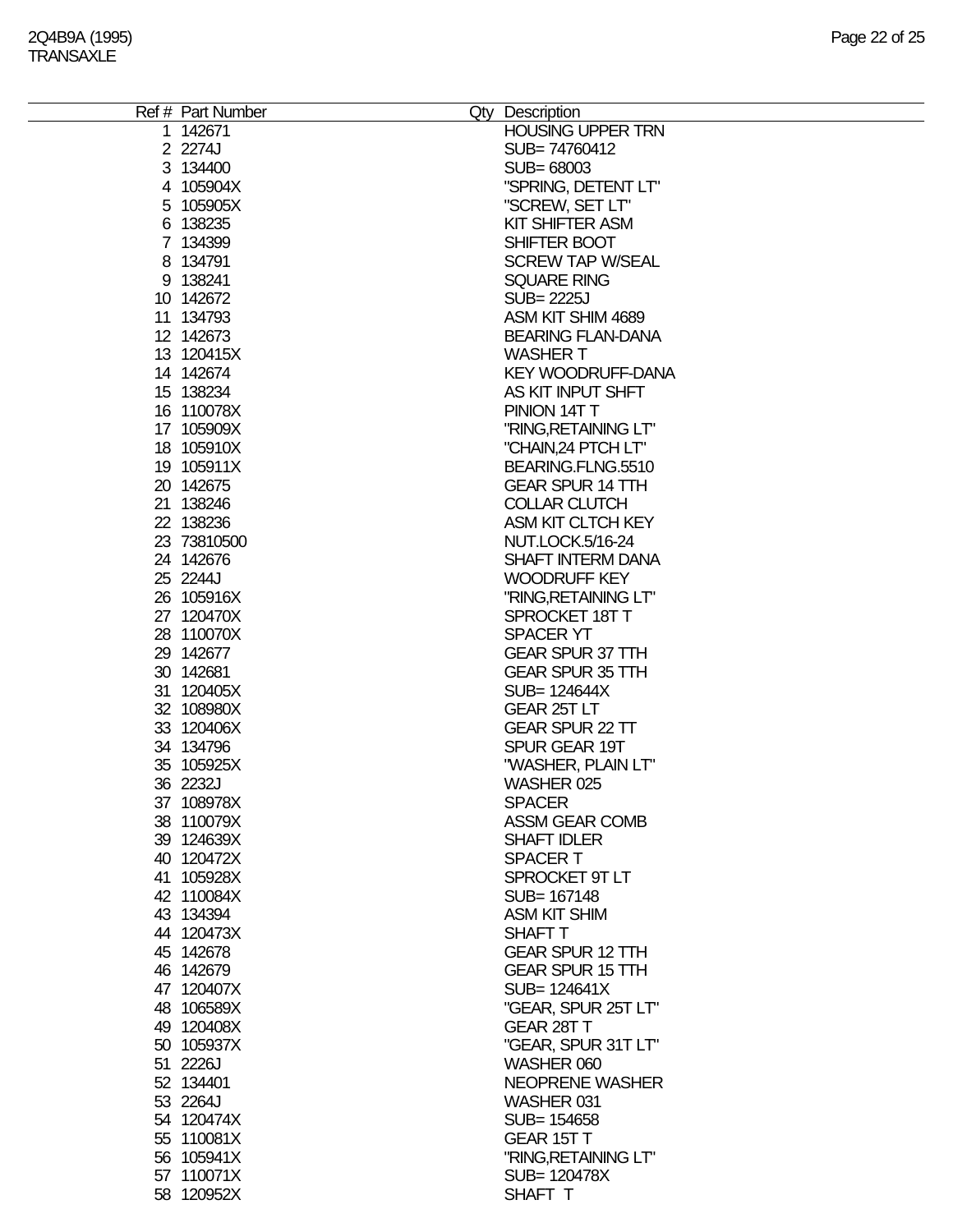| Ref # Part Number | Qty Description          |
|-------------------|--------------------------|
| 59 110082X        | <b>GEAR 1ST T</b>        |
| 60 120475X        | SUB= 154659              |
| 61 142680         | <b>HOUSING LOWER TNS</b> |
| 62 120961X        | PUCK T                   |
| 63 7294J          | <b>BRAKE DISC. T</b>     |
| 64 108989X        | <b>SPACER LT</b>         |
| 65 120953X        | SUB= 918120953X          |
| 66 120954X        | PIN T                    |
| 67 134799         | <b>TAP SCREW</b>         |
| 68 138244         | SUB= 108992X             |
| 69 108996X        | <b>WASHER LT</b>         |
| 70 120956X        | <b>NLA</b>               |
| 71 106596X        | "SCREW, TAPPING LT"      |
| 72 120951X        | PUCK T                   |
| 73 120416X        | SUB= 126976X             |
|                   |                          |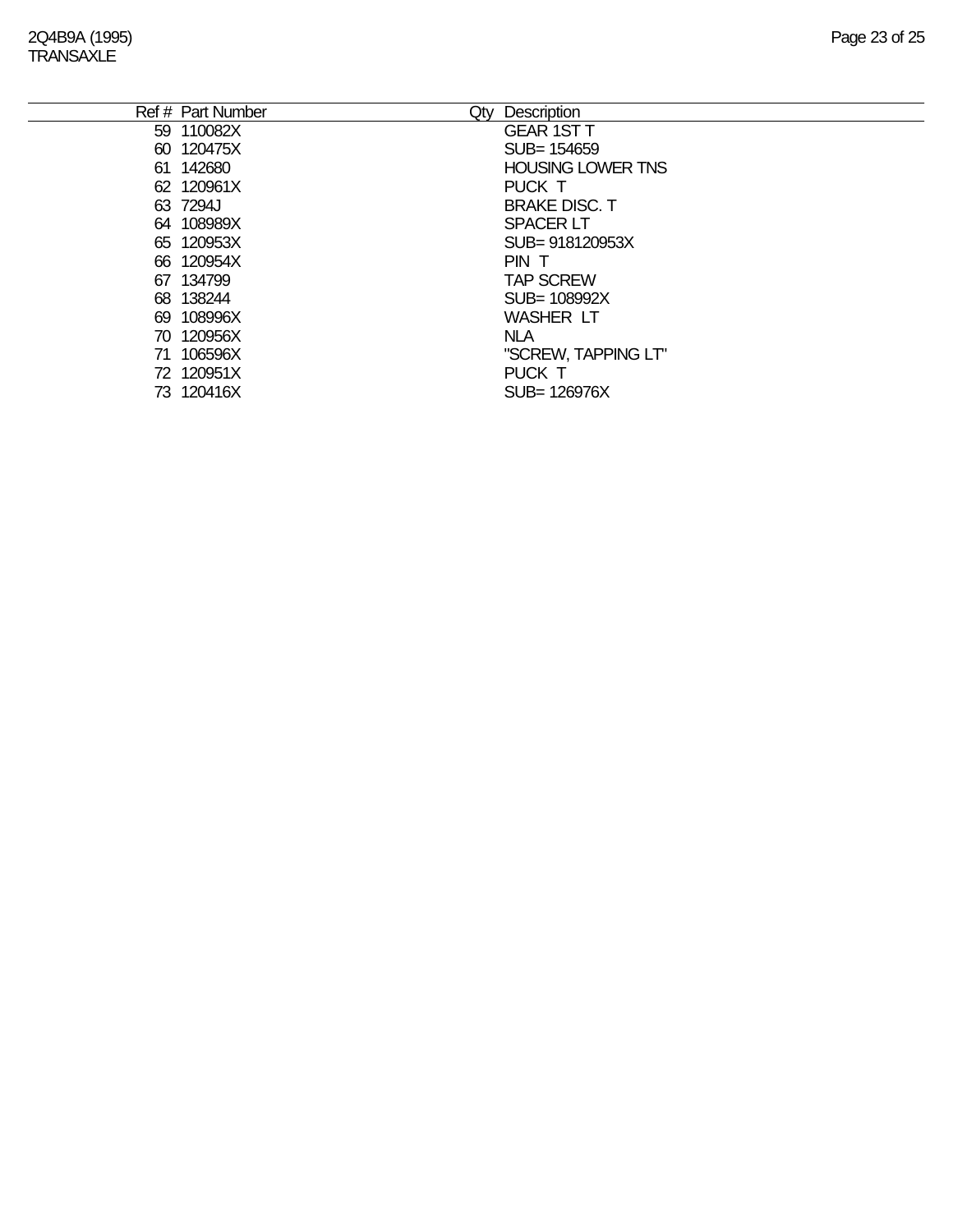### **WHEELS & TIRES**

# TRACTOR - - MODEL NUMBER 204B9A



**NOTE:** All component dimensions given in U.S. Inches  $\cdot$  1 inch = 25.4 mm.